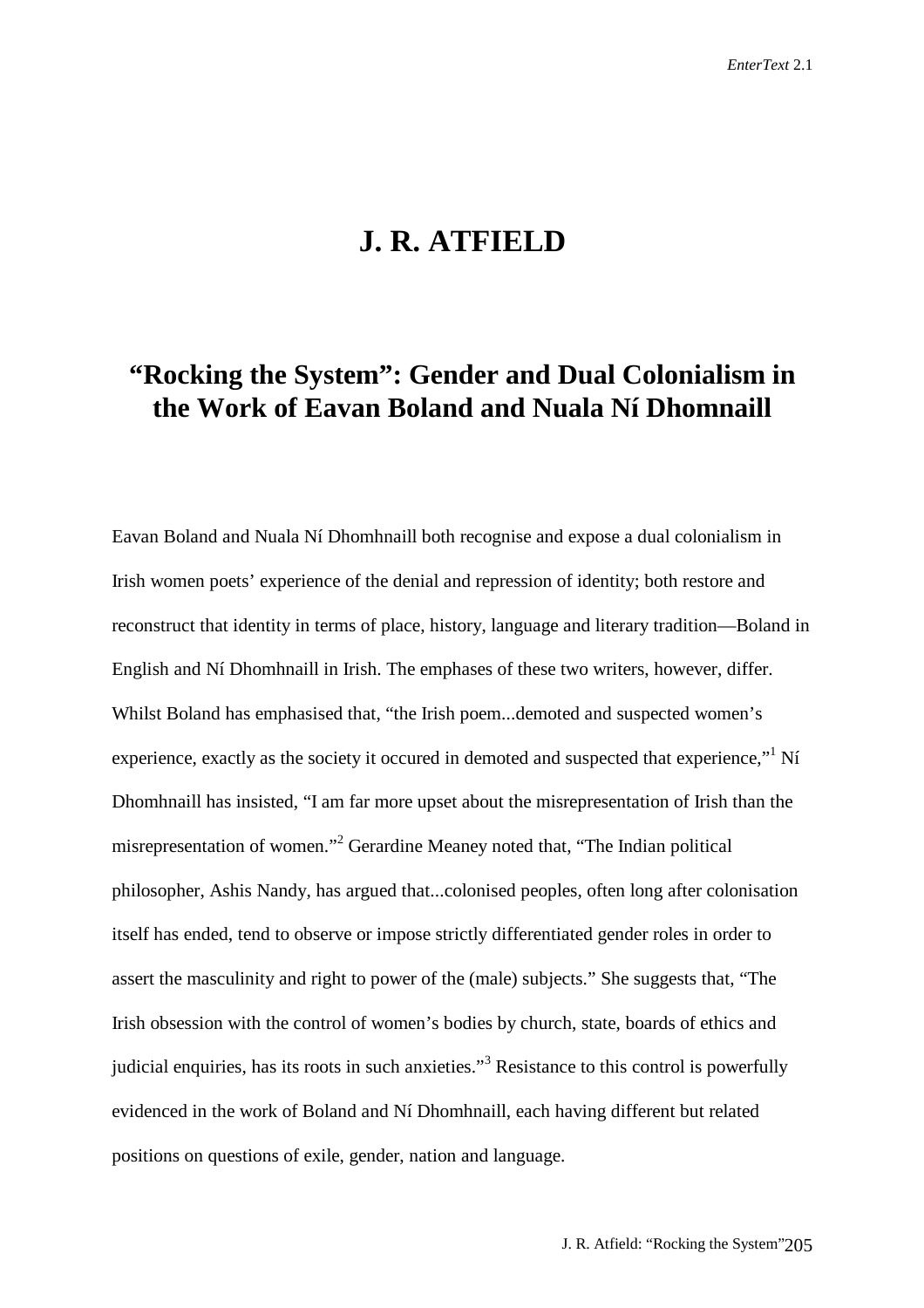Boland was born in Ireland and taken to England at the age of six; Ní Dhomhnaill was born in England and moved to Ireland when she was five. Both felt a distinct unease and sense of alienation in England, possibly the initial impetus for their adult postcolonial stance. Boland recalled, "My childhood, certainly in the London years, wasn't happy...fictional and desolate in an odd way...I felt thoroughly displaced in it."<sup>4</sup> Similarly, Ní Dhomhnaill remembered, "My parents, who were both doctors, formed a little Irish enclave on a Lancashire coal mine but we were always outsiders."<sup>5</sup>

In Boland's "An Irish Childhood in England: 1951," she recreates the childhood memory with a stark single word, "exile," and then the particular miseries of a six-year-old perspective:

> Exile. Ration-book pudding. Bowls of dripping and the fixed smile of the school pianist playing "Iolanthe", "Land of Hope and Glory" and "John Peel"...<sup>6</sup>

The enjambement between verses emphasises the enormity of the mental and physical loss of place:

> ...all of England to an Irish child was nothing more than what you'd lost and how

The poetic recreation of this experience also retains the bitterness of ignominy caused by the

English teacher's insensitive prejudice,

 ...who when I pronounced "I amn't" in the classroom turned and said— "you're not in Ireland now".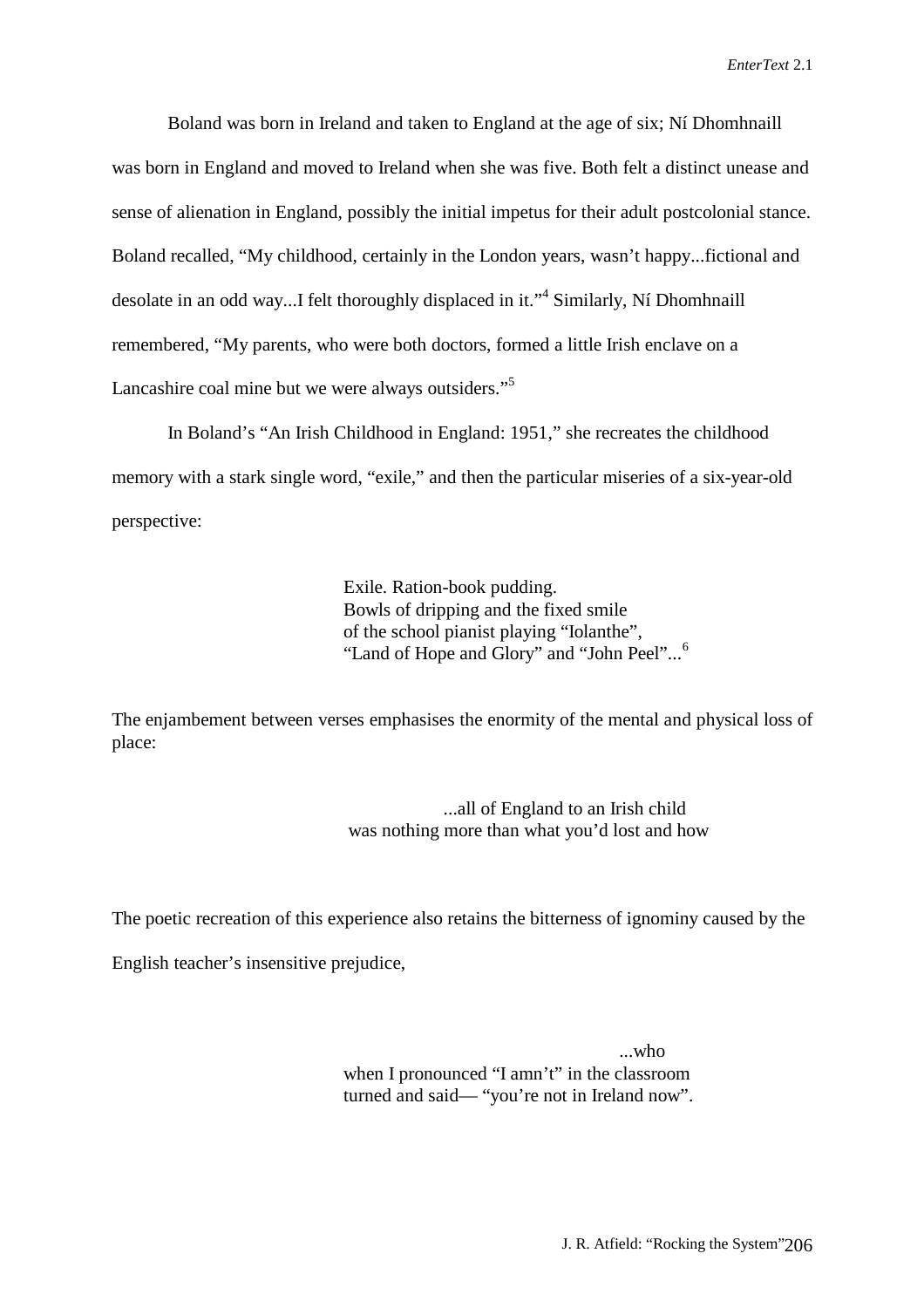Boland's sense of an Irish identity was further diminished when in her adolescence the family moved to America, due to her father's position as Irish ambassador. In the poem "In Exile" she identified with the pain of German au pair girls' voices "forty years on and far from where / I heard it first."<sup>7</sup> She sympathises with the distress she heard in the "music," from her own exiled position in a "New England town at the start of winter" and insists, "my speech will not heal. I do not want it to heal." She resists the idea of subsumation in another cultural identity, the consolation which she also rejected in "Mise Eire" ("My Ireland"), deliberately titled in Irish, in the persona of an emigrée:

> a new language is a kind of scar and heals after a while into a passable imitation of what went before.<sup>8</sup>

By this time, Boland recalls, English "was my learned and spoken language. I had spent part of my childhood outside Ireland and I knew no other. To adapt Yeats's phrase, 'Irish was my native language but it was not my mother tongue."<sup>9</sup>

Ní Dhomhnaill recalls that although her mother and father "spoke Irish to each other all the time," the children "picked up English because this was England, after all." She remembered her mother's colonised attitude of disdain— "Even though my mother's a native speaker...she is not interested in it—it is something she left behind, you know, with cow shit, on her way up through the educational system" —and indicates her intention to restore her own Irish cultural identity through the use of the Irish language: "I, almost to spite her, have gone off and turned back to it."<sup>10</sup>

Ní Dhomhnaill's later fluctuating relationship with English was to lead to further fragmentation of her cultural identity: "I was five when I came back to Ireland and I've had a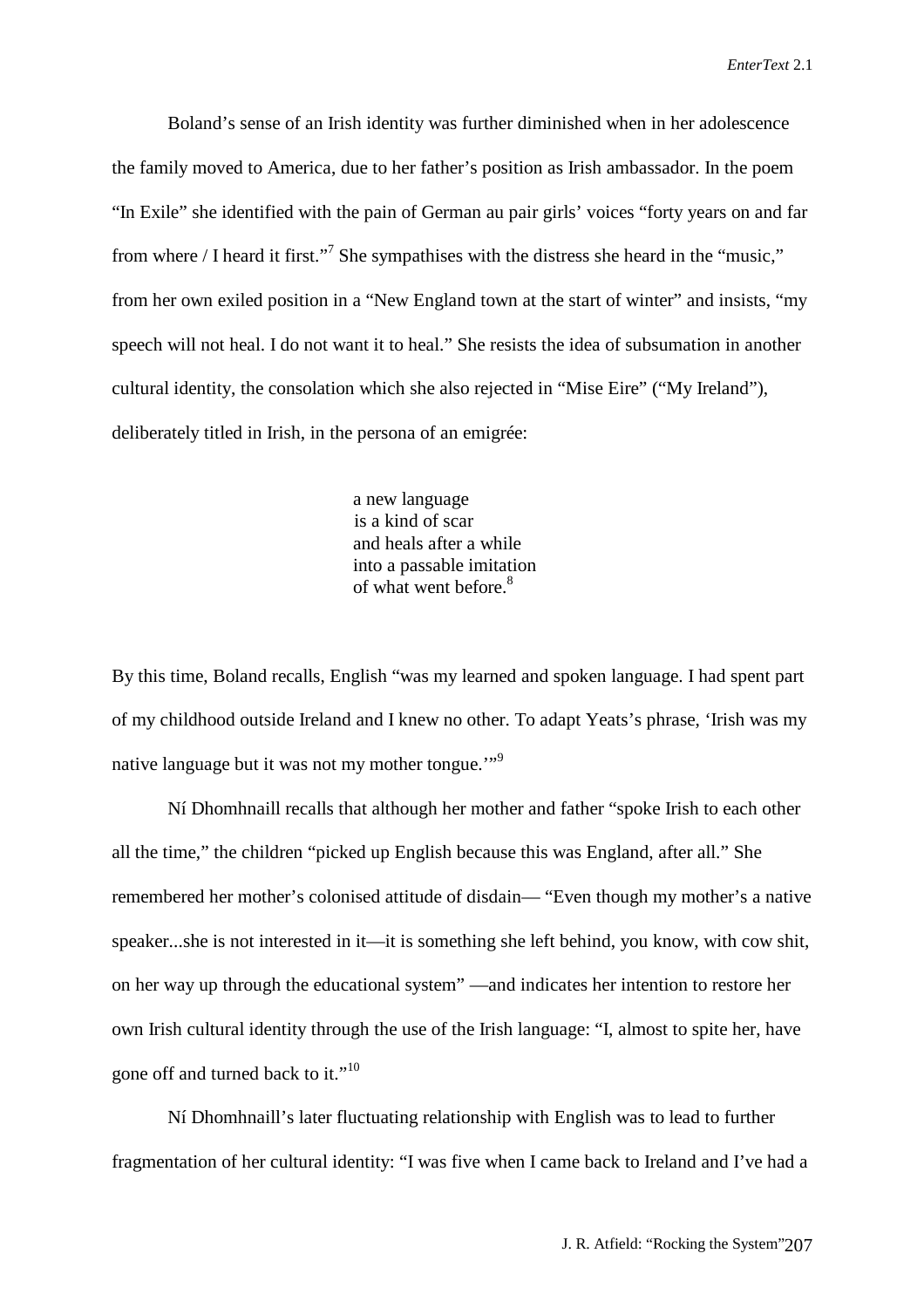very conflictual relationship with the republic, starting then and continuing on in more and more violent forms until, eventually, I extricated it from myself as quickly as I could when I was twenty-one."<sup>11</sup> As Ann Owens-Weekes has explained, "As a young woman [Ní Dhomhnaill] took Joyce's dictum to heart and fled the nets of nationality, language and religion. After several years, however, she realised that she had as much right as anyone to live in Ireland: [saying], 'So I upped and broke up the family, sold all my earthly possessions and brought my two children home to Ireland with me, determined to make my way as a writer in Irish in Ireland.'"<sup>12</sup> Her own particular way of exploring and exposing dual colonialism is to use this language and restore it to life and vigour, in contrast to the soulless and dreary way in which it has often been taught in schools; to reclaim the vast riches of Irish folklore and present it in contemporary terms; and to celebrate the land and its placenames constantly in her work.

Ní Dhomhnaill endorses this in her Irish identification with place: "There has been an ongoing love affair between people and the land...here for millennia and we have lavished our imagination on it until we have projected on to it the depths of our own psyches."<sup>13</sup> This is clearly evident in her poem "Driving West" where she dramatises poetically the "love affair" referred to, with sensuous fluidity:

> Every nook of this peninsula can speak to me in its own tongue, in words I understand. There's not one twist of road or little grove that can't insinuate its whispered courtship at my ear.<sup>14</sup>

In later parts of the poem she lingers with tactile delight on the placenames with which she expresses a deep affinity, "Connor Pass," "Loch Geal," "Cnocán Éagóir," "Dingle," clearly continuing the postcolonial restoration and reconstruction of identity in terms of place.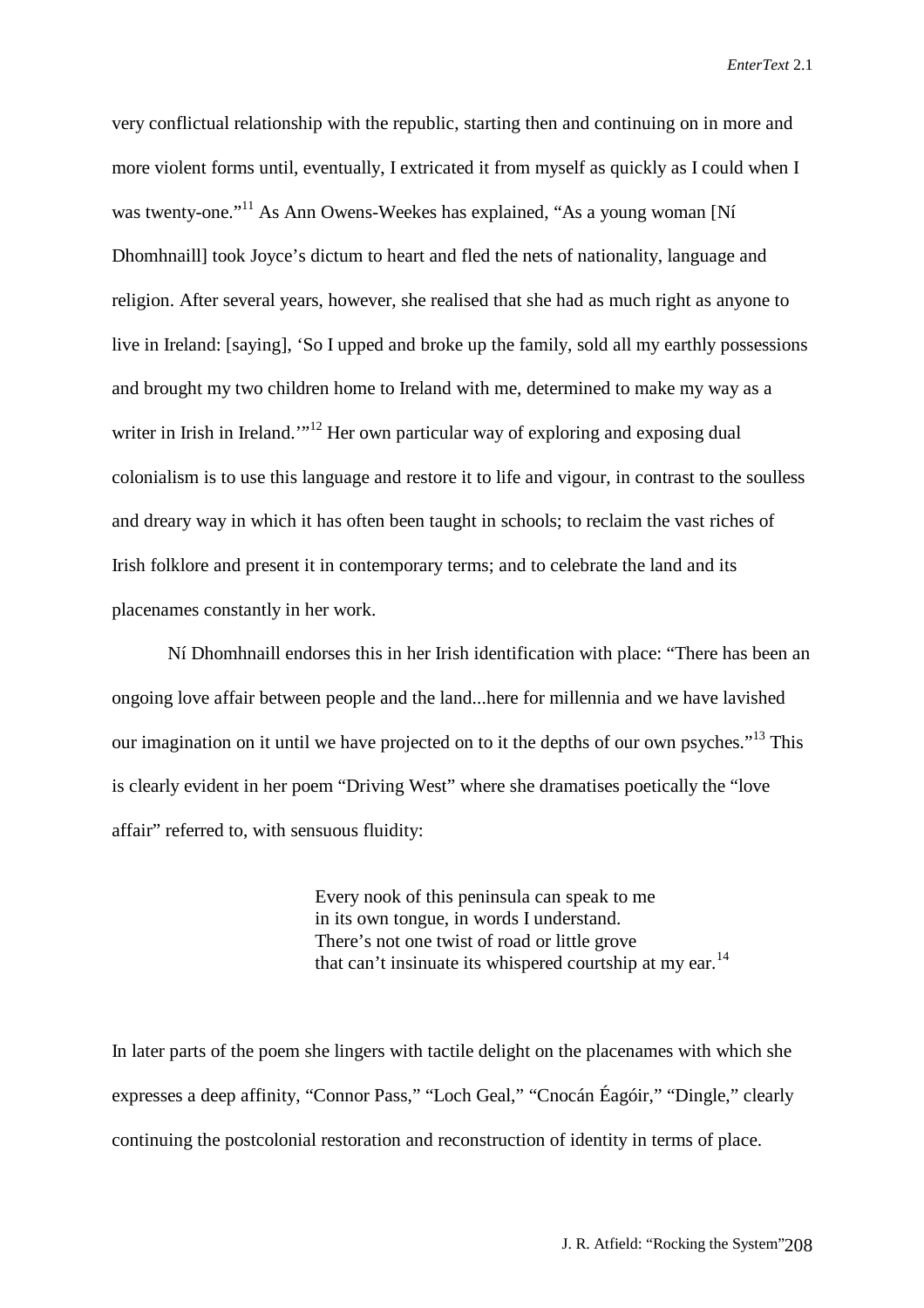In Irish cultural convention, woman's place has been colonised, subjected to restricted and marginalised interpretation and representation. Mary Holland remarked in the *Irish Times*, "The message has been unequivocal. The proper place for a woman apart from the convent is the home preferably rearing sons for Ireland."15 This view has been confirmed in Monica McWilliams' overview of women's place in Northern Irish culture and politics: "It is undoubtedly the case that both Church and State have combined together in ensuring that the prime role of women is as mothers and housewives."<sup>16</sup>

The primary vehicle for such imposition has been education. The maternal terms used in an early twentieth-century, patriarchal plea for Irish history as necessary in the curriculum for establishment of national identity typifies this: "A genuine knowledge of our motherland... is the very breast-milk of education; it is the liquid food that soonest becomes assimilated into blood: it alone can impart the warmth of patriotic feeling, the enthusiasm for the motherland, without which the development of the national character on traditional lines is impossible."<sup>17</sup> These words, written by a clergyman in 1905, show clearly the manipulative manner in which the maternal and the national were intertwined, as were church and state, in education. The Women's Education Bureau's research revealed the gradual development of "secondary school curricula which prepared girls for competition in public examinations...the nuns responded to pressure from the Catholic middle-class by providing the required teaching."<sup>18</sup>

Ní Dhomhnaill recalled "an independent intellectual tradition of nuns"19 at her boarding school, but Boland seems, in her poem "The Latin Lesson," to be speaking from personal experience of the conflict between women's desire for education and self assertion and the imposition of rules and regulations reflecting societal conventions:

> Today the Sixth Book of the Aeneid. An old nun calls down the corridor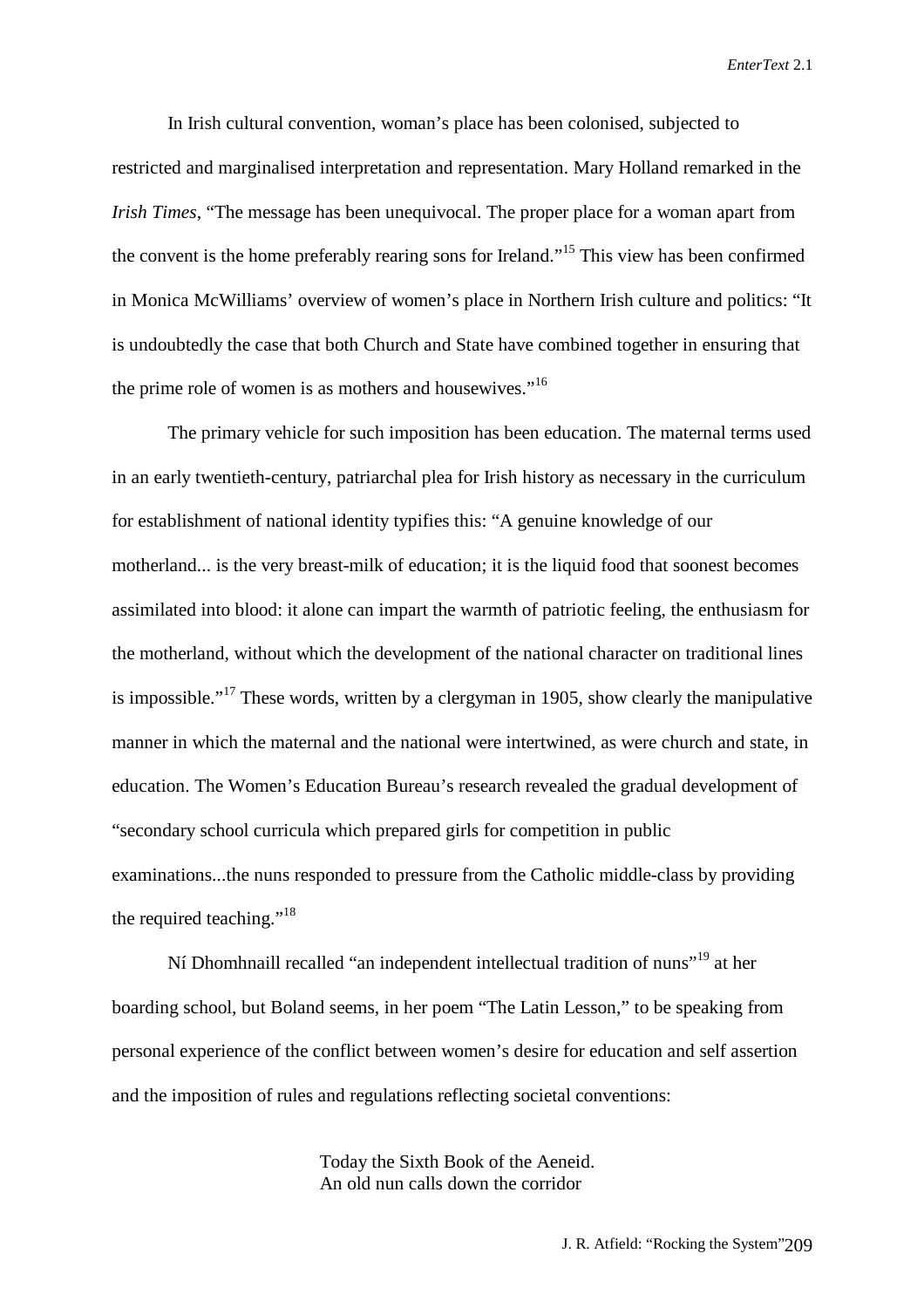## Manners, girls. Where are your manners?20

Through the strategy of the poem's form, the enjambement emphasises the distance from academic recognition of many Irish women and the identification with the hunger for significant activity; the final verse further challenges and subverts the traditional concept of a "woman's place," by potently expressing the frustrating tension between the desperation to enter the world of literary and academic knowledge and the imposition of the expectation to maintain decorum and passivity [emphases added]:

## ...And how before the bell

 will I hail the black keel *and* flatter the dark boatman *and* cross the river *and* still keep a civil tongue in my head?

The "civil tongue" implies silent submissiveness, rather than recognition of the woman poet's voice and her right to a place within the literary establishment.

In her poem "In Memoriam Elly Ní Dhomhnaill(1884-1963)," Ní Dhomhnaill records the admiration she feels for the determination of a woman from an earlier generation with far fewer chances for education, who nevertheless "got an honours degree / in biology in Nineteen-four." However, the denial of potential is evident in the directness of the language and the finality of tone in "back...butt...backside...stopped...":

> then went back to her homeland at the butt of the hill, its backside to the wind, and stopped there all her days.<sup>21</sup>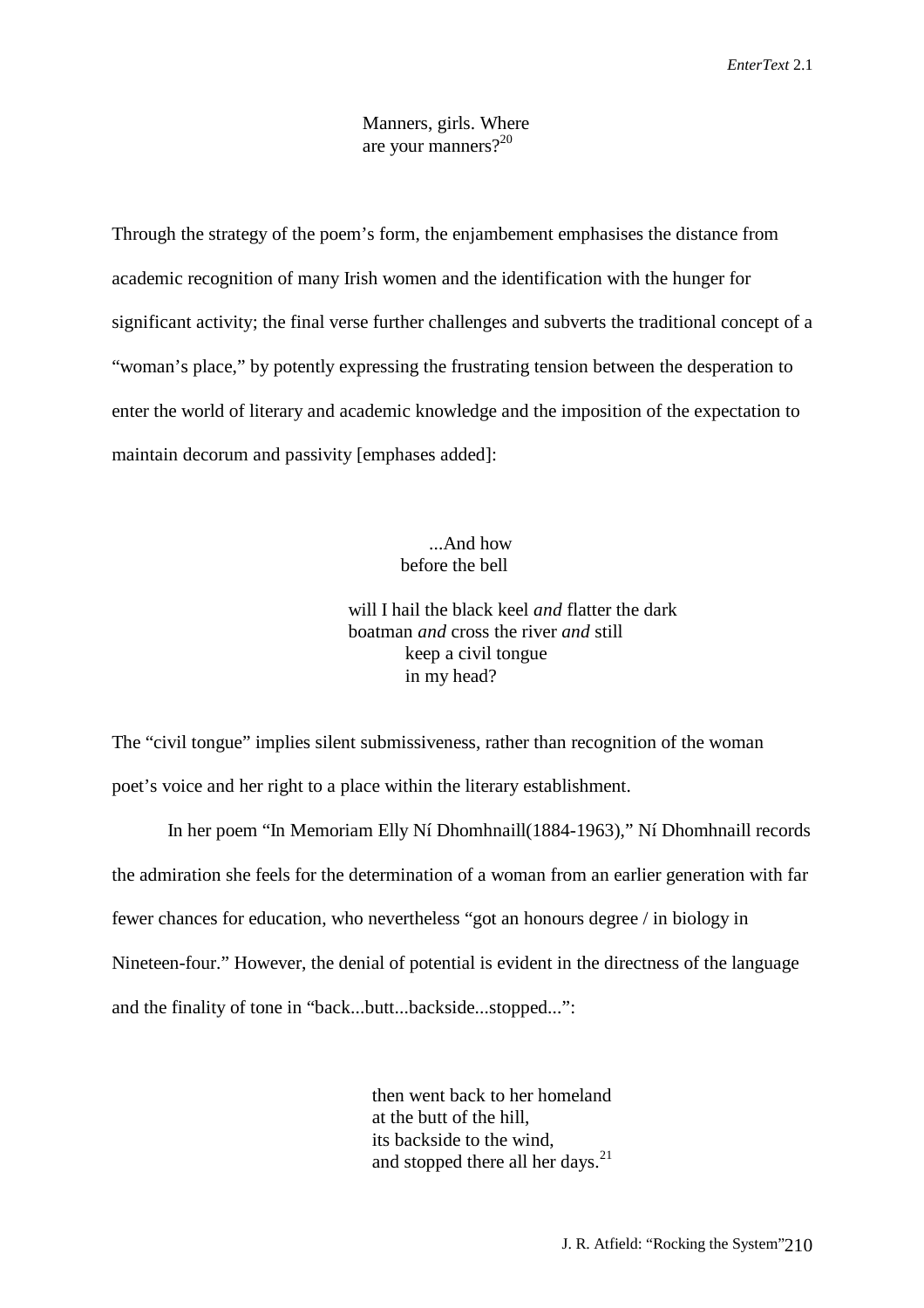The conventional suspicion of an educated woman and her spirited nature are clearly indicated; Ní Dhomhnaill implies through the colloquial narrative that though Elly returned from university, alerted to the possibilities of another role, she would neither be accepted nor would she be content with the domestic role, challenging the church over its societal stranglehold:

> She saw right well the cheek imposing on the poor to pay the church beyond their means and leave their children hungry.

Boland emphasised the way in which such boldness is discouraged, even more in the circumstances of a would-be poet: "If you take a woman in a town which no doubt is strongly influenced by its Catholic past and its rural customs—where women were counselled patience and its silent virtues...she's already under a lesser set of permissions to explore her own gift and a greater sense of inferences that that gift is dangerous to her tradition of womanhood. These are huge pressures!"<sup>22</sup> Ní Dhomhnaill considers the hypocrisy she feels when attending her daughter's "First Communion:"

> I make a holy show of us. There's a little tug at my skirt: 'Mammy, why are you moaning?' 'Because,' I bite my tongue, 'because my heart is filled with pride and joy on the day of your First Communion.<sup>23</sup>

The images of purity and richness, "white girl-host" and "golden candlesticks," enhance the tender protectiveness of the tone, as Ní Dhomhnaill dramatises, through the enjambement and separated line, her fears for a daughter who has such wide spaces of discrimination to negotiate, despite the work of previous generations: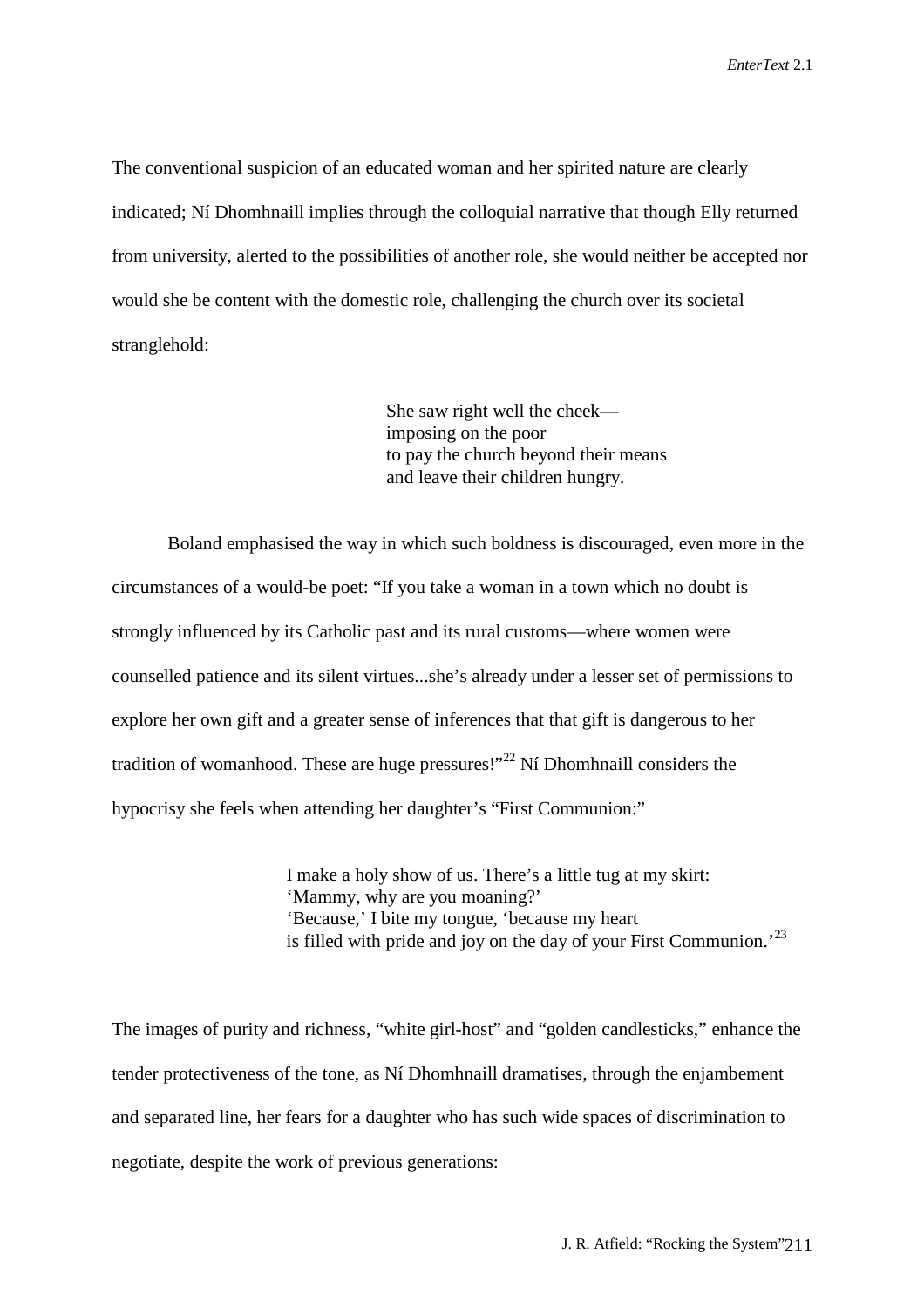When I look at the little white girl-host comelier than golden candlesticks at Mother Mary's feet what can I tell her of the vast void

through which she must wander alone, over my dead body?

Through a number of poems which create a joyously rebellious response, Ní Dhomhnaill humorously resists what Catherine Nash has described as "the context of the construction of femininity."24 This was imposed "by cultural nationalists and later, Church and State, which denied women an autonomous sexuality in their idealisation of asexual motherhood."<sup>25</sup> In "Annunciations," the very title implies alternatives to the traditional representation of the annunciation in the biblical narrative as male imposition of responsibility on woman. Ní Dhomhnaill's perspective offers a teasingly feminist reaction to the subsequent traumas in the human world:

> he went away and perhaps forgot what grew from his loins—

 two thousand years of smoke and  $\frac{1}{26}$ 

The poet goes on to suggest feminine solidarity and collusion with the character of Mary, in the positing of a radically alternative scenario, known only to women:

> ...a man came to you in the darkness alone, his feet bare, his teeth white and roguery swelling in his eyes.

This daring blasphemy is a directly subversive challenge to the colonisation, by the Irish establishment, of women's sexuality and place in society. Ní Dhomhnaill rebutts just such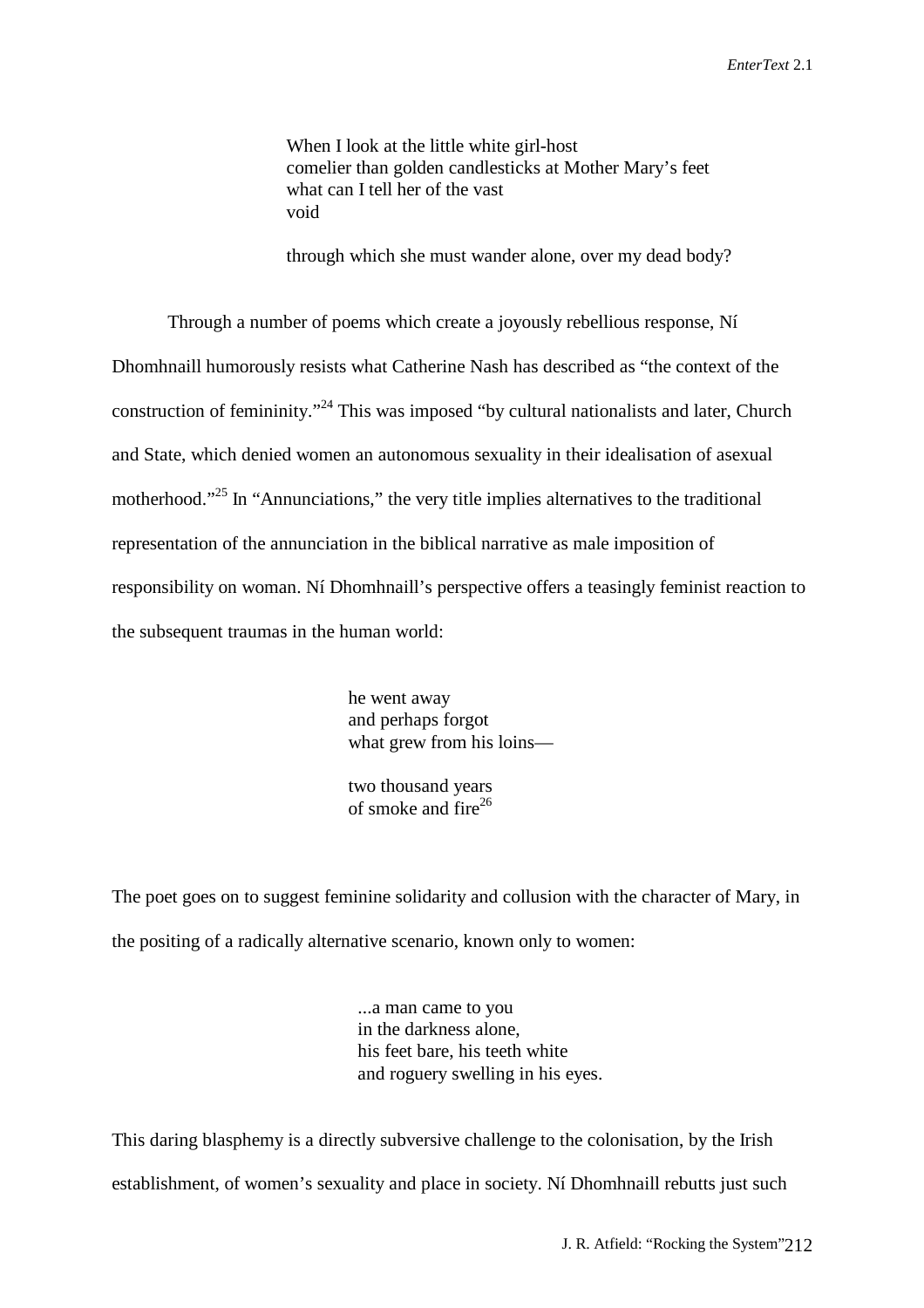control in her comic reversal of roles in "The Unfaithful Wife." As so often, the colloquial tone of phrase, effectively maintained in the translation, undermines the pomposity of the double standards of those who would attempt to confine and restrict women's sexuality. The active verbs, "marched," "kicked," "burst," "whistled," "vowed," culminate with a number of other equally spirited verses; the hypocritical phrases conventionally so casually used by the male adulterer, "decent," "faith," and "trust", are appropriated by the speaker in the cheek of the final question, which implicates the reader in the subversion:

> As I marched up my own garden-path I kicked up a little dust. I burst into song and whistled a tune and vowed not to breathe a word

 ...the only decent thing would be to keep faith and not betray his trust by letting on I was married.

Don't you think?<sup>27</sup>

Gerardine Meaney spoke of the "ultra-conservative view of women as both the property of and inferior to men [which] remains strongly entrenched in Irish society."<sup>28</sup> Smyth angrily confirms this attitude, which she suggests leads to the perception that, "Women's bodies are national property, common currency, boundary between 'us' and 'them'. There for the taking and the invading and the expending."<sup>29</sup> However, characteristically and no less convincingly, Ní Dhomhnaill puts the point in satirical terms, speaking in the voice of the traditional male icon of the motherland, the goddess, "Medb Speaks," and pronounces that on those

> who nicely up my skirt put hands no apology or reason just looking for a chance to dominate my limbs—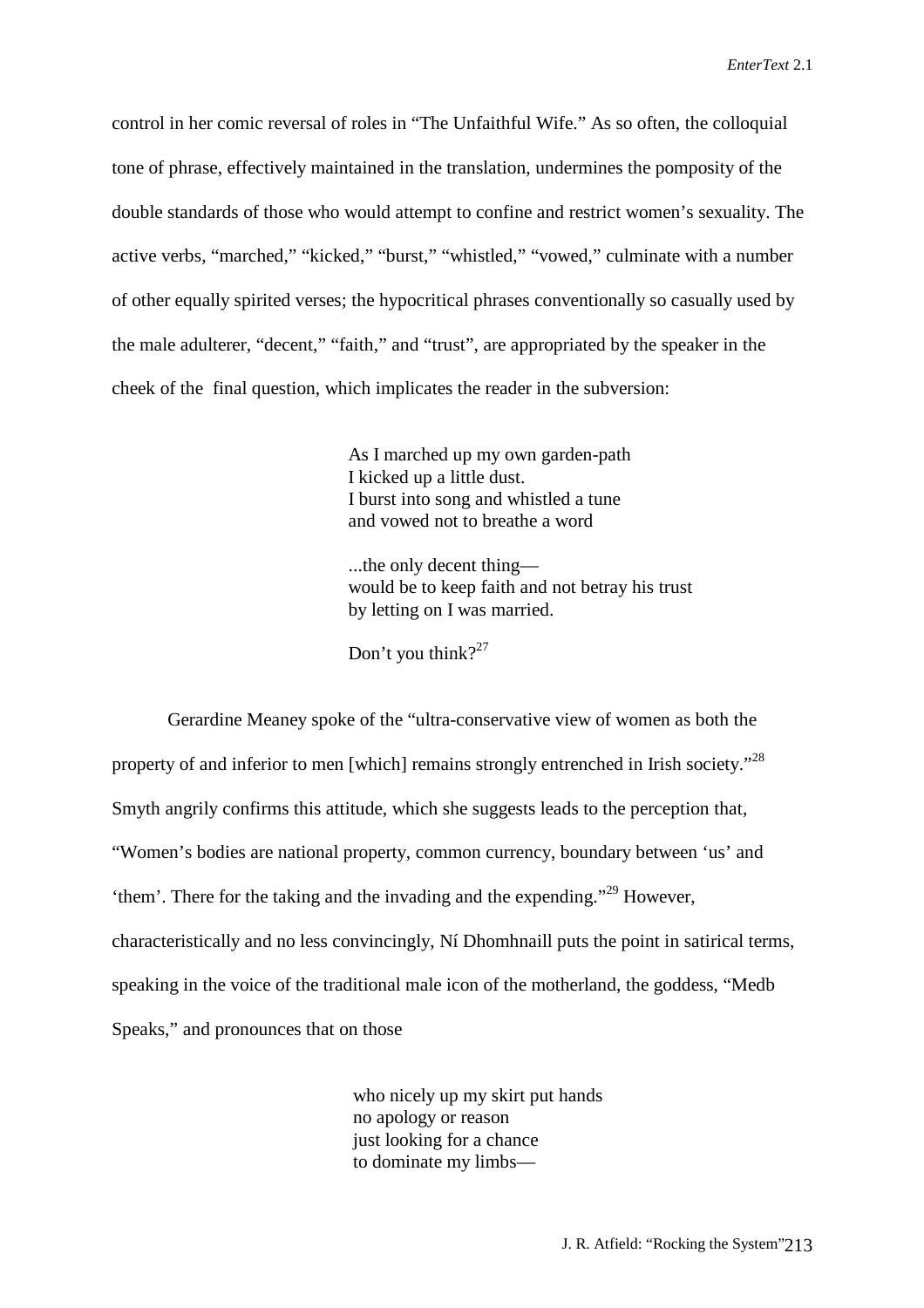## a merciless war I will declare!<sup>30</sup>

In the same poem, Ní Dhomhnaill further satirises the construction of idealised femininity in national icons, such as Medb. The excess of energy and lifeblood risked for land and livestock in the name of nationalism, as depicted in traditional Irish stories in the *Tain*, is ridiculed:

> I will make incursions through the fertile land of Ireland my battalions all in arms my amazons beside me (not just to steal a bull not over beasts this battle but for an honour-price a thousand times more precious my dignity). I will make fierce incursions.

Ní Dhomhnaill sarcastically presents Medb in her own right, fighting not for territory but for acknowledgement and respect for woman as an individual rather than a sanitised figurehead. Eavan Boland also sees the danger of restricting and marginalising women's place, as she said in her Ronald Duncan lecture: "In the Irish nineteenth century the political poem and the public poem twined together in an image of women which slowly, as the century went on, became images of nationhood also...I understood the sentiment but I did not want to inherit the association."31 In an essay with the same title as her poem, "Outside History," she again explains the insidious colonialism in "Irish poem(s) which availed of that old, potent blurring of feminine and national. In such poems, the real woman behind the image was not only not explored, she was never even seen."<sup>32</sup>

Boland and Ní Dhomhnaill restore and reconstruct female identity in terms of a more realistic concept of woman's place, exploring and revealing "the real woman" in their poetry.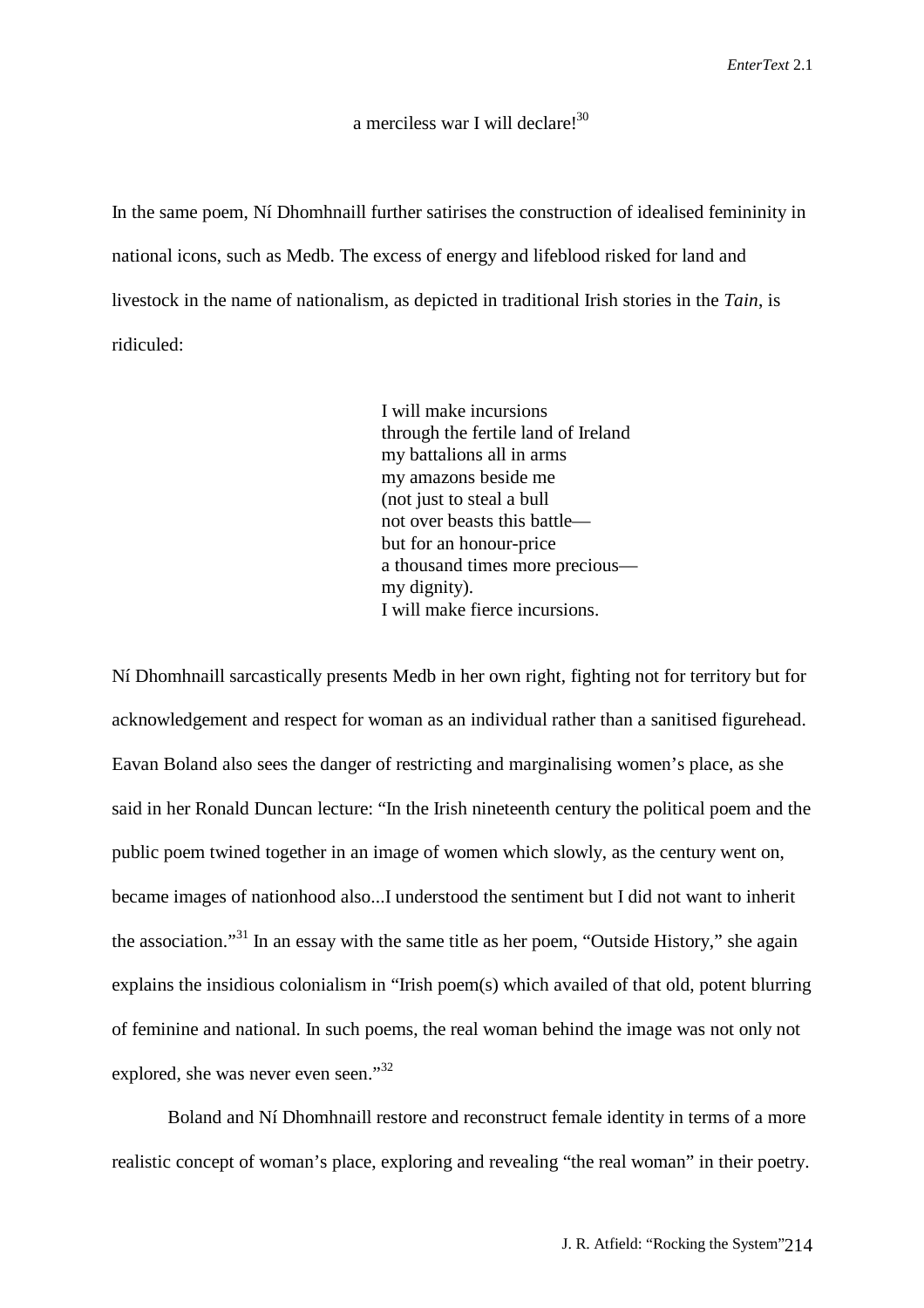A colonised people's identity is often denied in the suppression of its history. Where Irish women's experience has been marginalised they restore its significance, resisting dual colonialism through imaginative recreation as in "Medb Speaks" and a range of poems in Boland's *Outside History*. Characteristically, Ní Dhomhnaill expresses this intention in terms of land and folklore, "Lots of women's poetry has so much to reclaim: there's so much psychic land, a whole continent, a whole Atlantis under the water to reclaim."33 Boland, however, rebels against the traditional historical assumption that the mundane and the domestic are insignificant: "the experience of the silent and the futile and the absurd and the pointless—at least on the surface—routines and rigours of lives. I think we have to retain them as a theme..."<sup>34</sup>

Thus a treasured item such as "The Shadow Doll," a model of a bride's wedding dress, "survives its occasion" but still,

> Under glass, under wraps, it stays even now, after all, discreet about visits, fevers, quickenings and lusts...<sup>35</sup>

It is the particular achievement of contemporary Irish women poets to unfold these wraps as their matriarchal forebears could not, to recapture the story which is shown to have been inadequately valued, unrealised and unacknowledged. In the poem "What We Lost" Boland visualises a woman "mending linen in her kitchen;" her records are in her "letters and mementoes and memories" but they are described as hung characteristically "*Behind* her cupboard doors...packeted in satin *at the back*" [emphases added].<sup>36</sup> Her unofficial history has to be felt, intuited, as it was spoken rather than written [emphasis added]:

> The child grows still, sensing something of importance. The woman settles down and begins *her* story.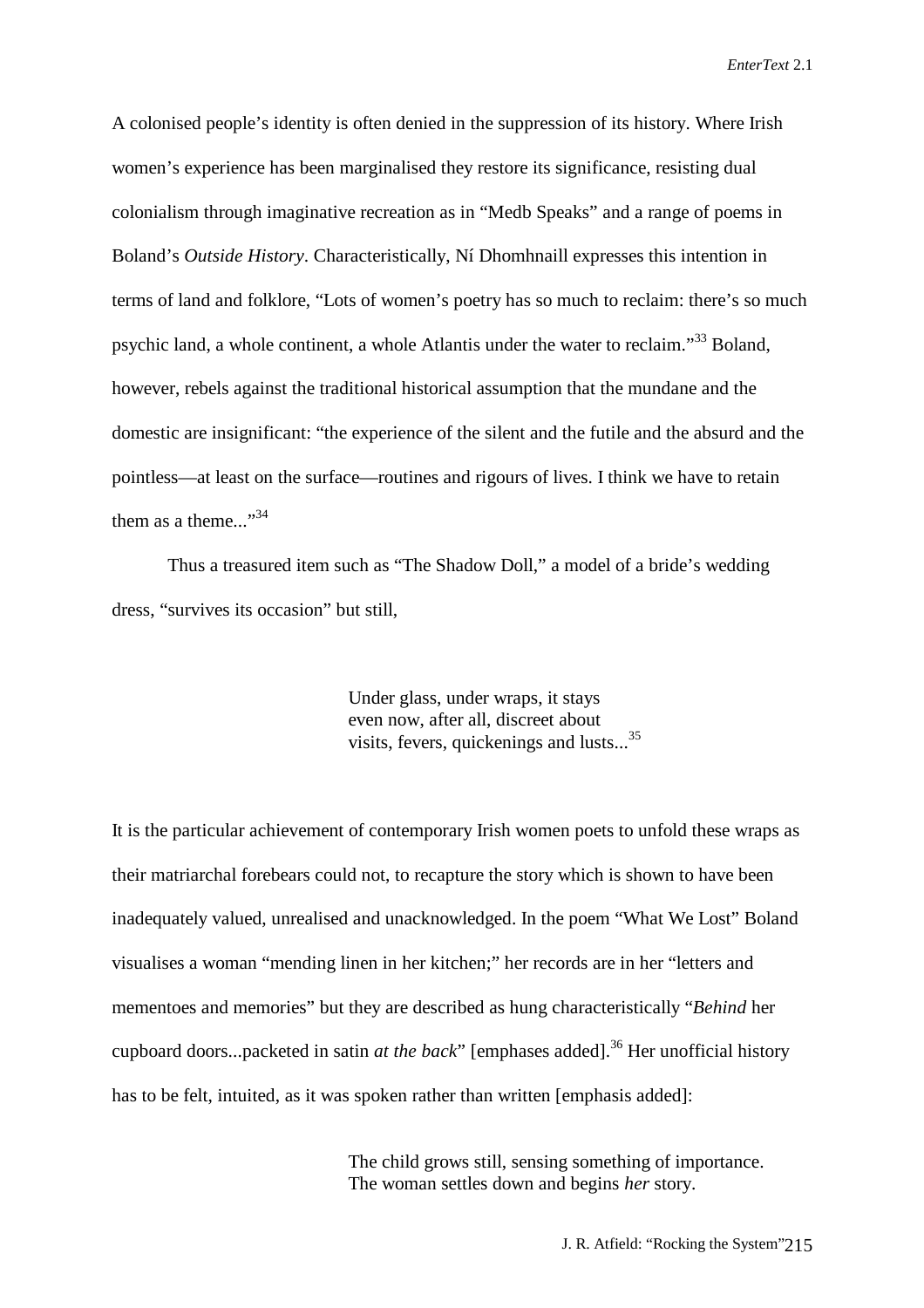Believe it, what we lost is here in this room on this veiled evening. The woman finishes. The story ends. The child, who is my mother, gets up, moves away.

The ending of the poem implies that the woman's identity will be suppressed, her story lost, without the poet's imaginative empathy to restore it; the granddaughter, advantaged by education and relative emancipation, does *not* let *her* story be forgotten. In "Legends" Boland develops this theme in a poem to her daughter, Eavan Frances, who carries the name of both her mother and grandmother. Boland suggests, "the world / is less bitter to me / because you will re-tell the story."<sup>37</sup>

To a comment by Margaret Ward, "Who are the people who make history? The argument [of historians] rarely seems to touch upon the human content of the narrative,"<sup>38</sup> Boland responds, "If you constantly simplify women by making them national icons in poetry or drama you silence a great deal of the actual women in that past, whose sufferings and complexities are part of that past, who intimately depend on us, as writers, not to simplify them in this present. I am conscious of bringing my own perspective into the debate. 'Mise Eire' is certainly the poem in *The Journey* that states it."39 It is through powerful poetic recreation of and identification with an immigrant woman that "Mise Eire" achieves this, as Boland becomes the character, actually embodies the historical figure with her wounds, which cannot so easily be bandaged up and smoothed into rhythm:

I won't go back to it—

 my nation displaced into old dactyls,

 ...the songs that bandage up the history,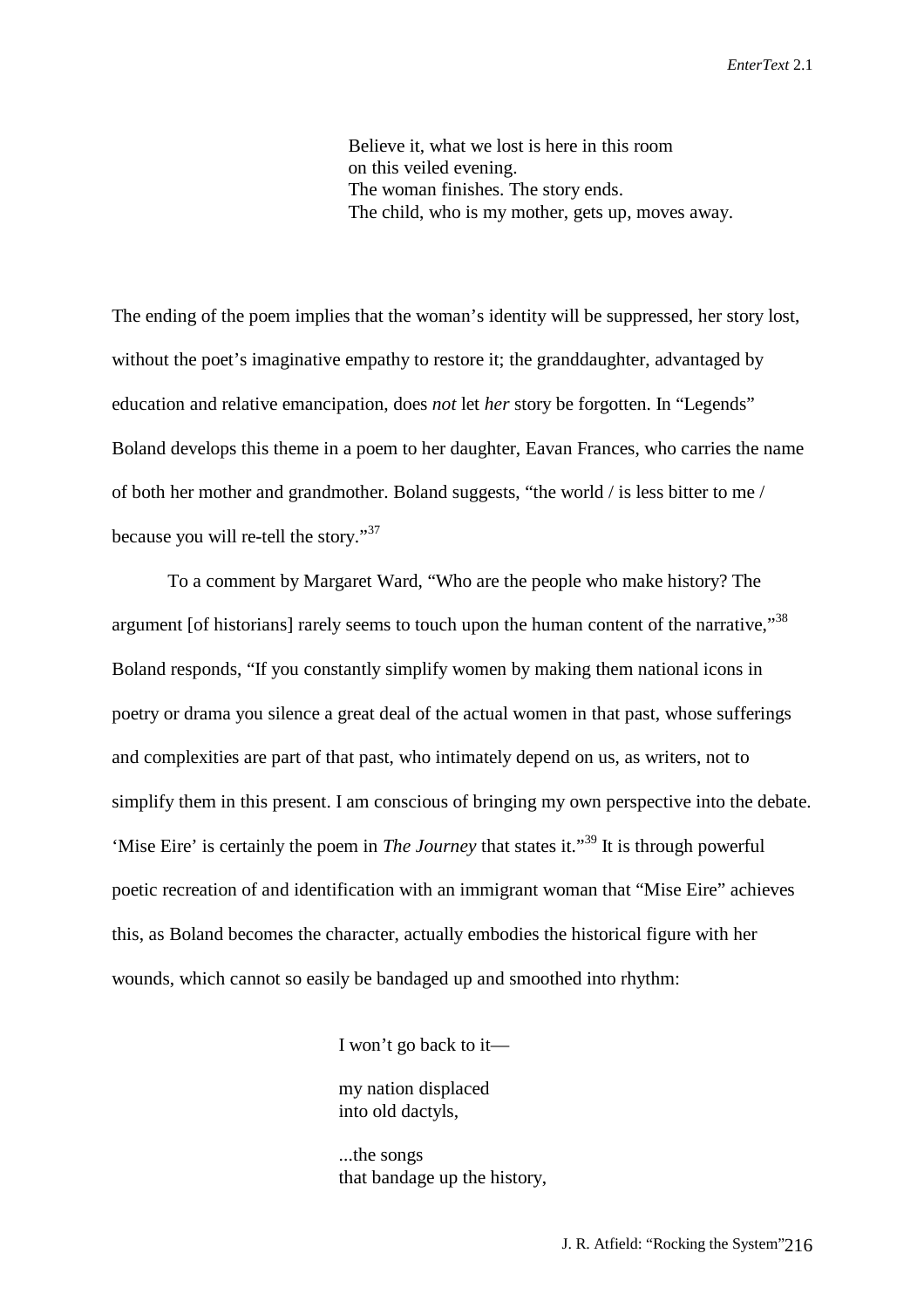the words that make a rhythm of the crime...

 I am the woman in the gansy-coat on board the 'Mary Belle,' in the huddling cold,

 holding her half-dead baby to her as the wind shifts East and North over the dirty water of the wharf

 mingling the immigrant guttural with the vowels of homesickness...<sup>40</sup>

The short-lined form Boland uses here suggests the idea of a margin, into which women's experience and history has been sidelined. Smyth has commented, "The margin leaves its scars on those who survive and the survivors are often angry;"<sup>41</sup> Ní Dhomhnaill confirms that, "There is an awful lot of rage and it's not just personal rage. It's my mother's rage and my mother's mother's rage and it goes back for generations."<sup>42</sup> The gaps and silences of traditional historical record are vocalised through the foregrounding of such physical and emotional embodiments of human continuity, as potent in developing understanding of the past in the present as copies of treaties or specifications of particular types of weapon.

Boland and Ní Dhomhnaill resist marginalisation by re-establishing women's place in the literary establishment of Ireland in terms of poetic authority, content, language and form in their poetic practice. Ní Dhomhnaill has remarked, "They want to corral us off as 'women poets' as if that were a form of inferior being...we are not taken seriously."43 Boland has recalled her early attempts to infiltrate the Irish poetic establishment: "you might have...become a sort of honorary male poet...you might continue to live in the poetic community, while travelling with forged papers."44 The power base has been relentlessly yet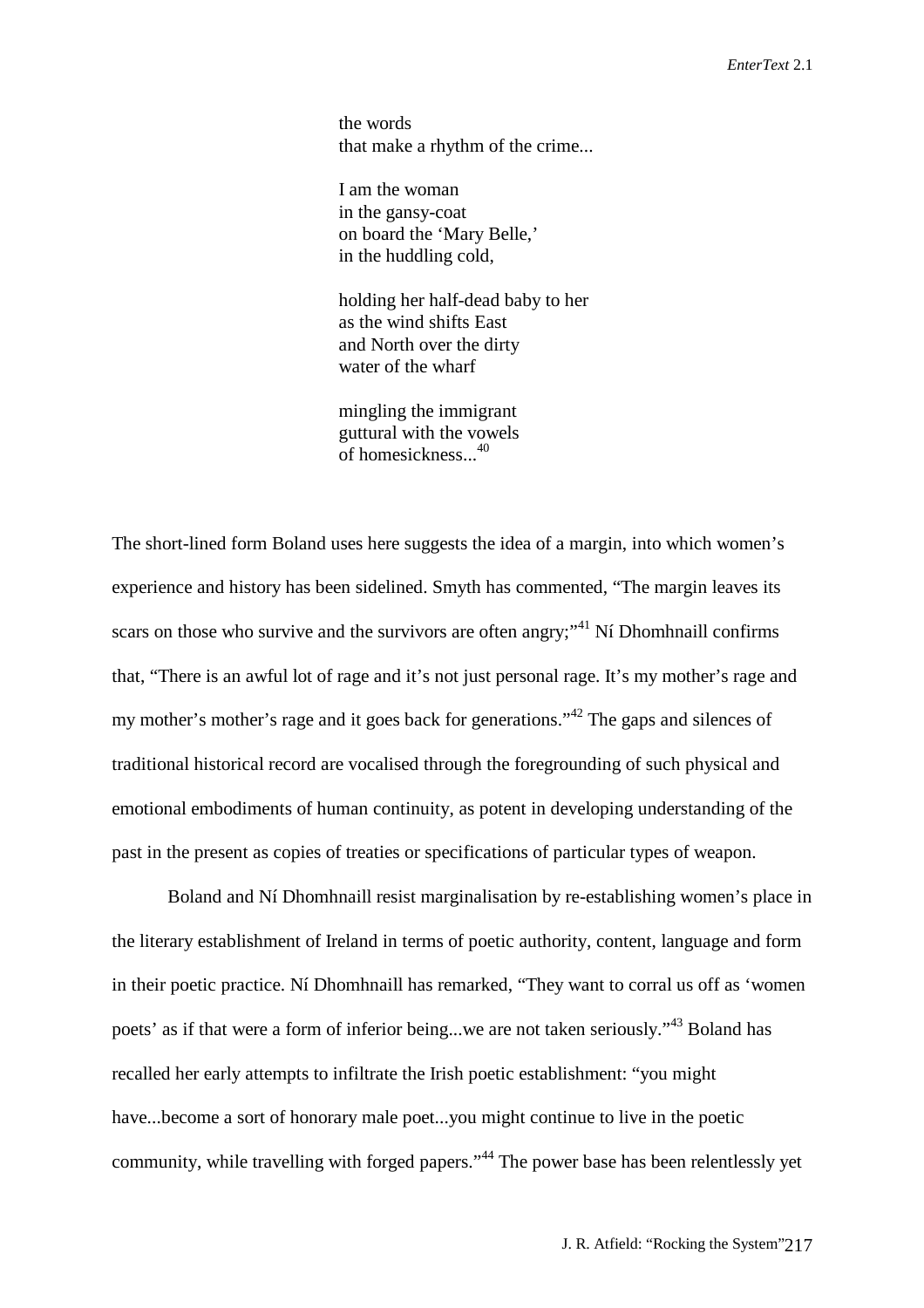surreptitiously one-sided, "The proposals that happen under the surface to make a canon that are subterranean and invisible—have been radically exclusive."45 Another poet, Derek Mahon, at university with Boland, has admitted, "I now realise she was struggling to assert herself in what she correctly perceived to be a male-dominated literary culture.<sup>46</sup> In Boland's poem "Athene's Song," written at this time and published in her first collection, she identifies with the silence of those whose history she later validated, in that her talent was unrecognised, her voice marginalised, "lost and mute." The traditional form of the poem with its neat stanzas and regular rhyme is in considerable contrast to experiments in later volumes which reflect Boland's greater confidence, yet even here there is the suggestion of something powerful and significant merely biding its time, resisting lack of acknowledgement, "hold[ing] its own:"

> Beside the water, lost and mute, Lies my pipe and like my mind Remains unknown, remains unknown And in some hollow taking part With my heart against my hand, Holds its peace and holds its own.<sup>47</sup>

The authority of the poet is another aspect of the literary establishment which Eavan Boland challenges as "under pressure.…It is an inherited concept...how much does that concept and the tradition behind it really mean? Women poets...have still restricted access to that inner sanctum of a tradition: its past."48 She emphasises the colonised tradition to which she was exposed in school and university, which influenced her initial forays into the writing community: "The Dublin I began writing in...passing the fanlights and doorways of an Augustan oppressor....Upon that pen, across that page fell the shadow of nineteenth century English poetry."<sup>49</sup> In her sense of dual colonialism, she explained further, "...the idea of a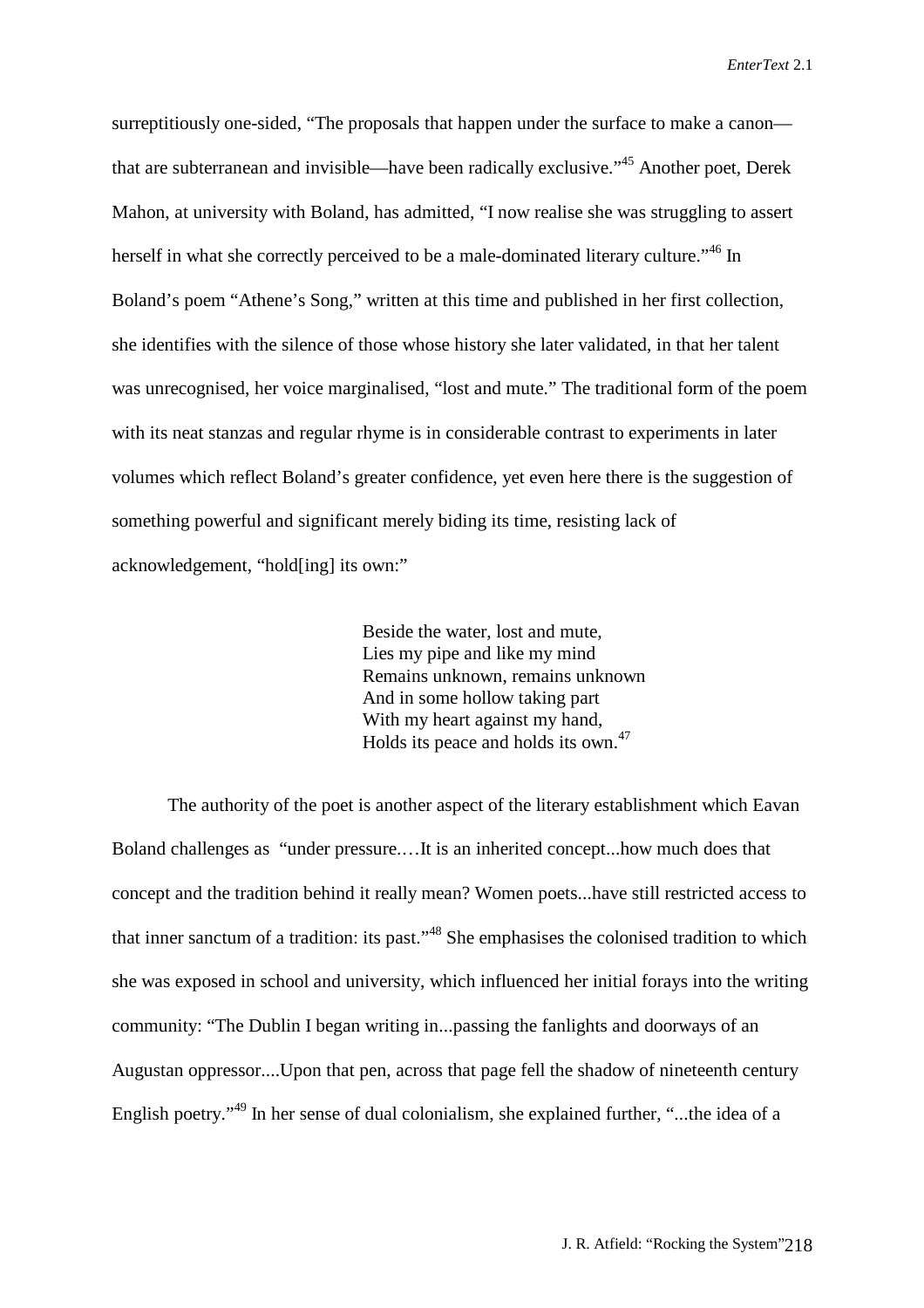nation...intersects with a specific poetic inheritance...that inheritance, in turn, cuts across me as a woman and a poet."<sup>50</sup>

Ní Dhomhnaill recalls similar influences in different circumstances: "I wrote [poems] in English, because Irish had no real intellectual credibility in a modern sense...."<sup>51</sup> She remembers the inspiration for the beginnings of her undermining and subverting this denial of credibility: "I had been writing Irish poems in English and in mid-poem I switched to Irish and it was much better. One of the poems won an *Irish Times* prize...my Irish teacher suggested I should go to the Cumann Merriman Winter School. Máire Mhac an tSaoi and Cáitlín Maude were there...a great actress, singer and poet, who was in her twenties and real, live, *now*."<sup>52</sup> The liveliness and contemporaneity Ní Dhomhnaill responded to is now a vivid quality in her own work, as Dennis O'Driscoll attests: "Ní Dhomhnaill has transformed the image of Irish poetry and the Irish language...from something compulsorily taught, joylessly learned, associated with all that is puritanical and pious and dreary, to something lively, vibrant, even sexy...."<sup>53</sup>

Boland likens the woman poet in contemporary Ireland to the Bardic poets of the past: "They were poets to whom the ultimate nightmare happened: the authority they claimed was denied by history...."<sup>54</sup> Ní Dhomhnaill recalls, "I fell in love with the eighteenth-century Munster poets;" her feelings of exclusion have a different emphasis, however: "Much as the exclusion of women in the *Field Day Anthology* bothers me, it angers me far more that Irish is so under-represented there. That although the bardic poem was the main cultural vehicle for four hundred years, only two of them are included."<sup>55</sup> The strategies employed by Boland and Ní Dhomhnaill to expose and resist dual colonialism involve employing images and concepts in their poetry which respectively celebrate the domestic and maternal and the Irish language. Boland has established that, "A hundred years ago I might have been a motif in a poem. Now I could have a complex self within my own poem."56 Ní Dhomhnaill explained,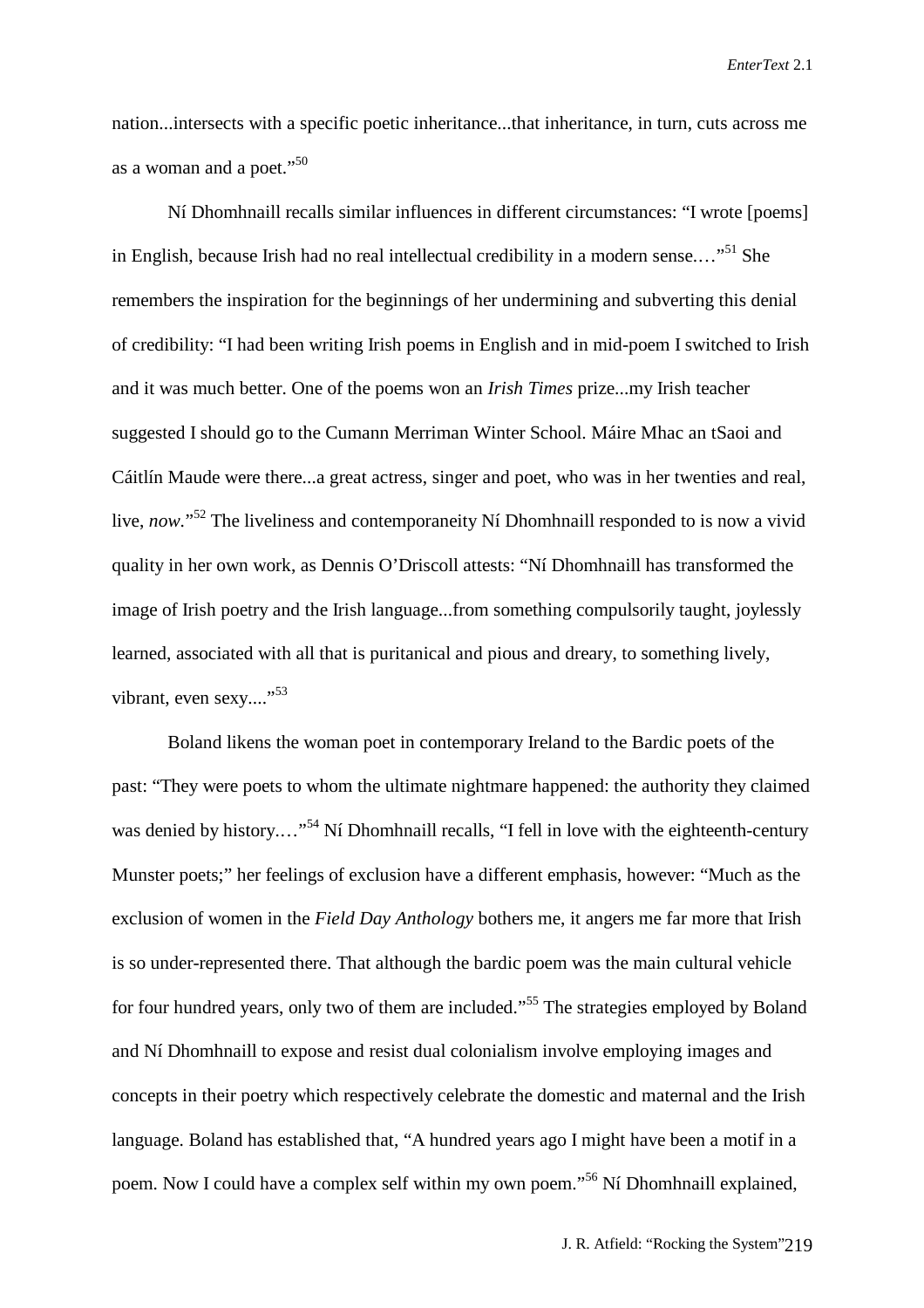"I've had to set out clinically to create the atmosphere whereby poetry in Irish gets put on the cultural menu<sup>"</sup>

Despite her use of the term "clinically," this is a delicate and precarious process, as implied in her poem "The Language Issue:"

> I place my hope on the water in this little boat of the language, the way a body might put an infant

 in a basket of intertwined iris leaves...

 not knowing where it might end up; in the lap, perhaps, of some Pharaoh's daughter.<sup>58</sup>

The simplicity and clarity of the images here, retained successfully in the translation, add to the universal quality of the desire for acceptance and nurture of the language; the reworking of the biblical narrative emphasises the longing for a rich ground for growth, yet also the terrifying risk of consigning the fragile treasure to the cultural waters in its vulnerability.

Nuala Ní Dhomhnaill has developed greater confidence and belief in her own voice over recent years. In 1995, she explained, "Irish in the Irish context is the language of the Mothers, because everything that has been done to women has been done to Irish. It has been marginalised, its status has been taken from it.…yet it has survived and survived in extraordinary richness...not found in the literature of the last two hundred years, but in places like West Kerry, among the speech of the ordinary people."<sup>59</sup>

Hagen and Zelman have suggested that, "just as the early revivalists sought reconnection with a Gaelic heritage suppressed by centuries of English domination, so Irish women poets seek reconnection with a female heritage suppressed by centuries of male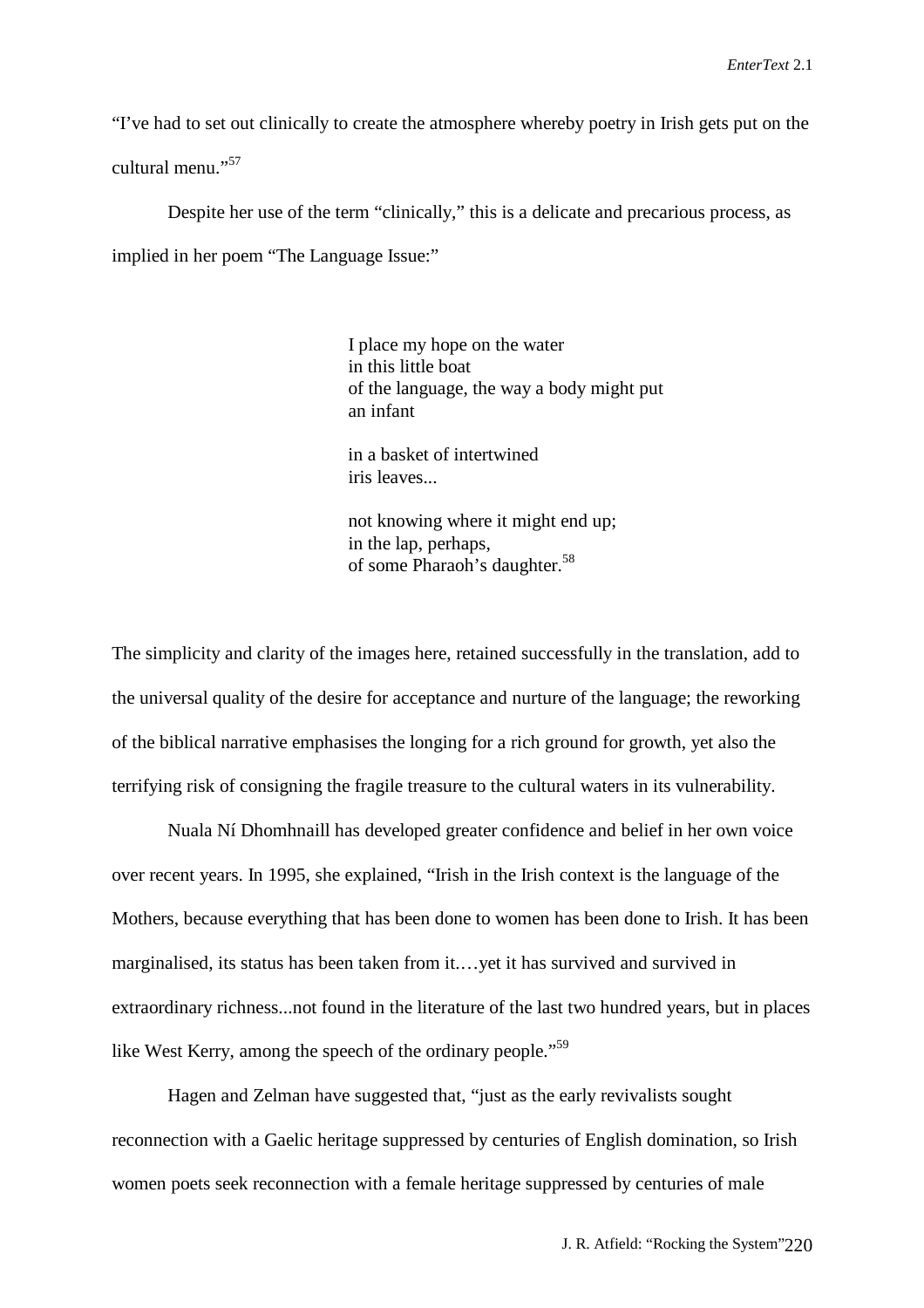domination."60 However, Ní Dhomhnaill has a further layer of suppression and domination to resist, in a desire for reconnection with the verve and joyousness of the Irish language in its living, active form. She feels the revivalists tended to have a purist approach which stultified the energy of Irish; she remembers her grandfather and a friend, "spoke only Irish in their respective households and their wives had no Irish to begin with...this form of revivalist Irish was practised over the backs of silenced women and children.…It's a dead thing, it's cruel and it's misogynist."61 The most positive response to this colonialist exclusion seems to be Ní Dhomhnaill's appropriation of the language, using it to express women's needs and concerns, to reject the "realm of the oblique and unspoken" and to assume a right to her literary place and poetic authority.

Meaney has remarked that, "The use of Irish by a woman poet to write in ways which challenge the basic assumptions and myths of patriarchy is an attempt to wrest authority, not only from patriarchy and misogynist myth but from that formulation of national identity to which the Irish language and the silence of women were fundamental."<sup>62</sup> With her own customary energy and vigour, Ní Dhomhnaill says, "One of the things that causes me to get up in the morning is the desire to take Irish back from that grey-faced Irish-revivalist male preserve. I'll be damned if I'll let them monopolise the language!"63 Her particular achievement is to have recovered the language from "the reductionist values that archaise and marginalise it."64 In making her poetry more widely accessible Ní Dhomhnaill has engaged in a variety of positive and interactive collaborations with other poets, notably Michael Hartnett, Paul Muldoon and Medbh McGuckian, to have it translated. In a conversation with Medbh McGuckian, she maintained the overriding sense of energy and dynamism of her work in the terms in which she described effective translation, suggesting it "doesn't really matter if the words mean different things. The most important thing is to get the voltage that is behind the words."65 In continuing to discuss "Toircheas 1," a pregnancy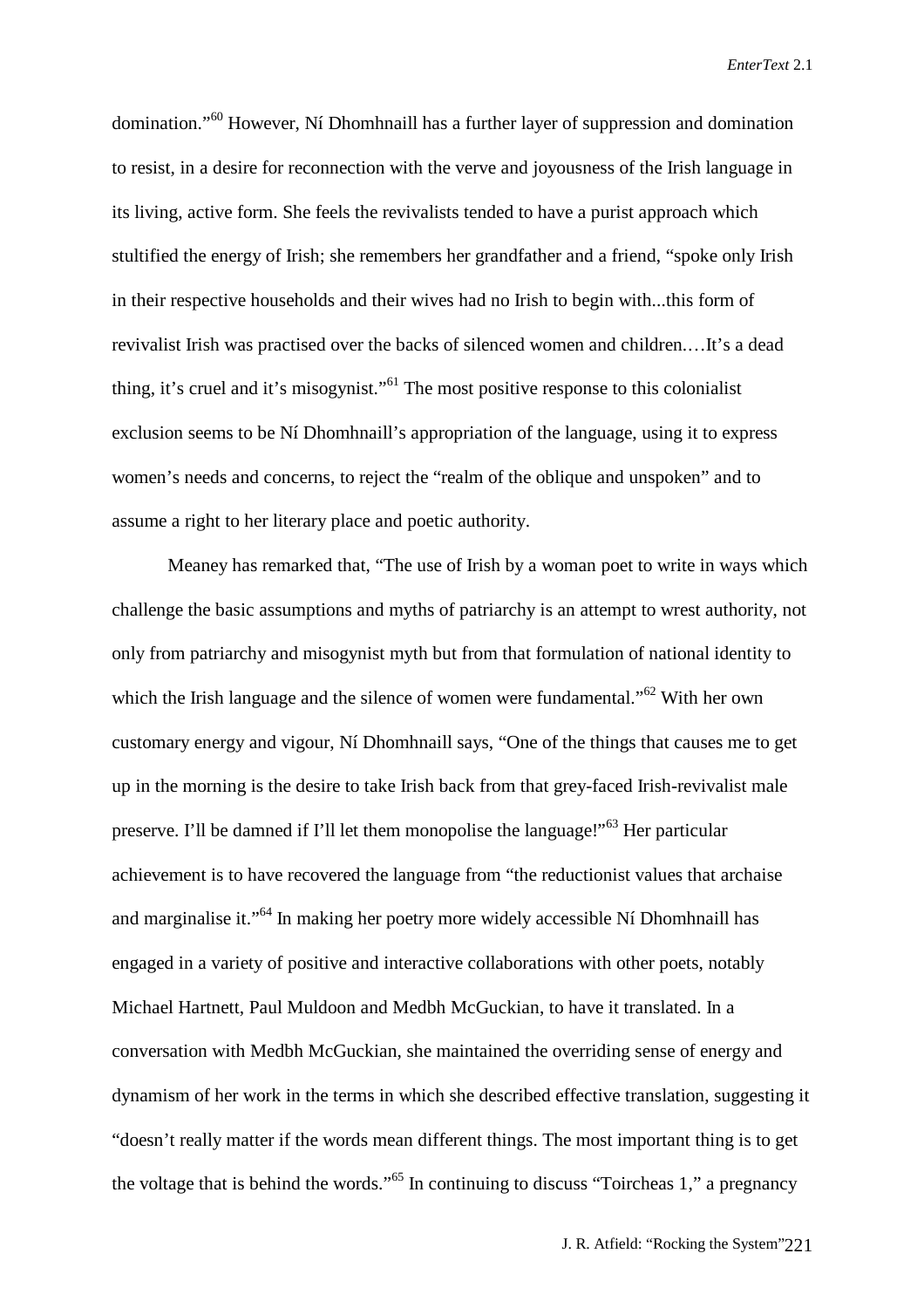poem, Ní Dhomhnaill touches on another significant aspect of gender and colonialism in poetic practice, that of the choice of theme and content in her work, "That is the exact voltage of these cloud galleons, who are the pregnant us, the somnolent pregnant women swimming with the current of the wind."<sup>66</sup> Medbh McGuckian commented on her translation of the poem as "The Ark of the Covenant," "Nuala and I and Eavan and poets of this generation are the pioneers of women who've survived birth, survived multiple births, in order to write about it."<sup>67</sup>

Boland recalled, "When I was a young mother, with small children in Dundrum I had, as a poet, a clear and unapologetic sense of the lyric moment: a visionary sense of it...that sense was in real conflict with my understanding of the Irish poem I had inherited—in which you could have a political murder but not a baby, or the Dublin hills but not the suburbs under them."<sup>68</sup> In her poem about the importance of retaining the tradition of Irish folksong, "The Singers," the sentiments could equally well be applied to women poets celebrating the inclusion of the maternal and the domestic in their work:

> And only when the danger was plain in the music could you know their true measure of rejoicing in

finding a voice where they found a vision. $69$ 

The establishment of the validity of the feminine vision establishes an alternative seat of power, as Ní Dhomhnaill professes: "we have our own power base that is different from men's. It definitely has to do with maternity and with some very deep connection with the otherworld."70 When she had received recognition in publication, this confidence was enhanced in the sense of the unique achievement of women poets in both maternal and literary creation: "I had three children and two books and I did have a power source of my own. It was nothing to do with men...my motherhood with two books."<sup>71</sup>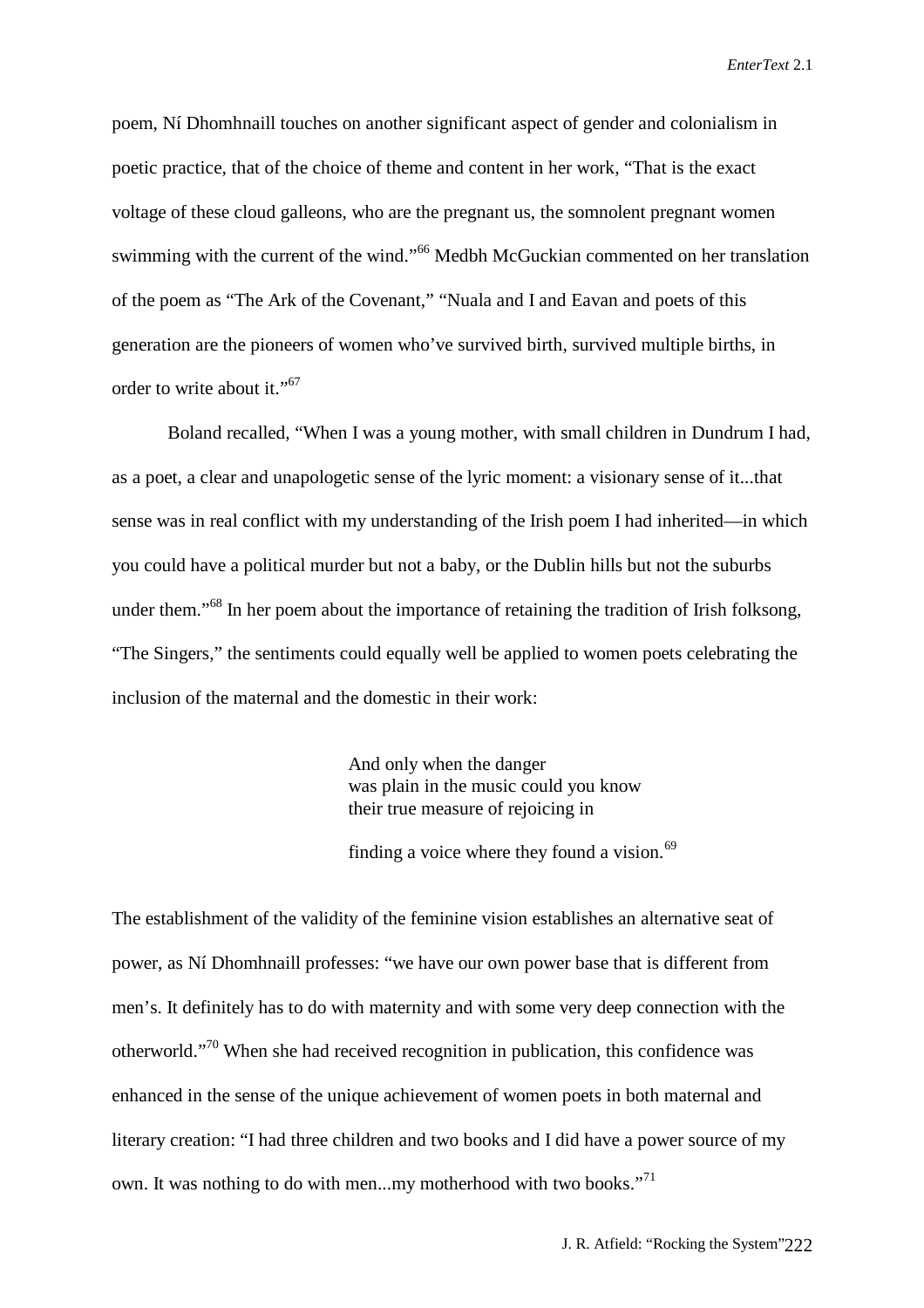The self-knowledge and developing ability to assimilate separate yet organically associated channels of power is clearly at the root of the extraordinary commitment and generosity of Ní Dhomhnaill's writing: "The veritable experience of that female energy, which is not particularly goal-directed, is to do with the joy of being.<sup> $272$ </sup> This "joy of being" is clearly evident in the poem "Feeding a Child," in which the richness of the intimate moment is offered to the reader in a potent combination of natural and supernatural imagery, simplicity and mystery:

> From honey-dew of milking from cloudy heat of beestings the sun rises up the back of bare hills, a guinea gold to put in your hand, my own.

 You drink your fill from my breast and fall back asleep into a lasting dream laughter in your face.

 What is going through your head you who are but a fortnight on earth?<sup>73</sup>

Ní Dhomhnaill has also commented on the challenge presented by writing of experiences previously taboo, "time and time again my best poems have been written out of a response to the unspeakable, because you're not supposed to talk about this.…That is the thing about writing pregnancy poems. It is almost impossible to do because being pregnant is actually unspeakable, it's so enormous."<sup>74</sup>

Boland has used similar terminology in referring to the practice of subverting traditional poetic forms, which can be seen as having themselves been "colonised:" "poems like 'The Journey'...a very, very difficult area of poetry—the dream convention.…I was very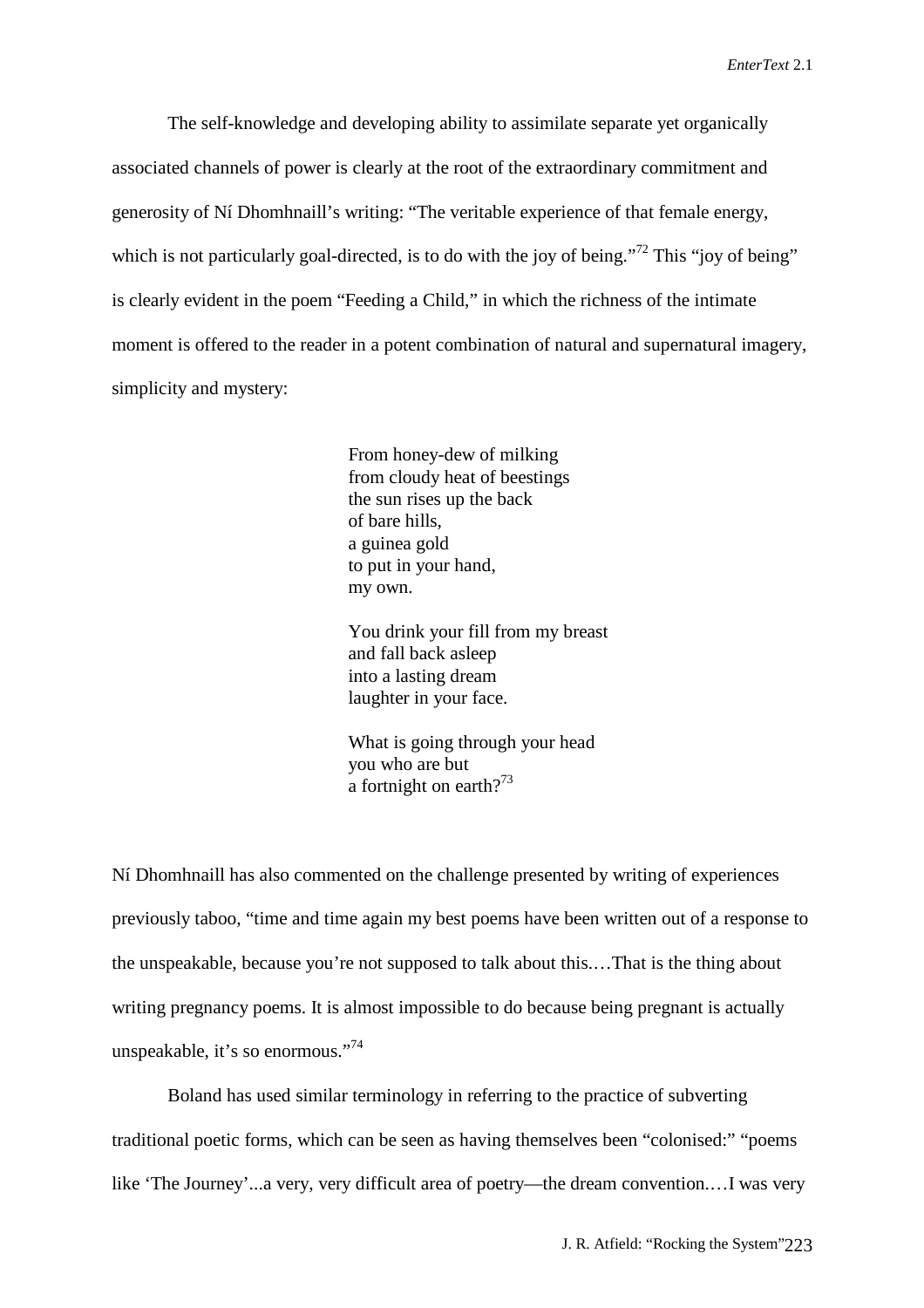conscious of the need to have a line that would be dissonant enough not to regularise and make symmetrical experiences which lay right below the surface of poetic convention and which were going to be difficult to formalise in any sense; unspoken areas and emotional areas."<sup>75</sup> In this poem, rather than Virgil, the woman poet adopts, as her guide to the underworld, Sappho, who is conjured up through her complaint,

> ... "there has never" I said, "been a poem to an antibiotic..."<sup>76</sup>

Boland dramatises the need for real women, rather than idealised icons, in postcolonial Irish women's writing—for the vocalisation of the unspoken and the unspeakable:

> Depend on it, somewhere a poet is wasting his sweet uncluttered metres on the obvious

emblem instead of the real thing....

She evokes the feminine line of poetics to take on permission, through Sappho, for establishing "that the poet is not *inventing* the value of something ordinary or unexceptional but *revealing* the value."<sup>77</sup>

> and down we went, again down until we came to rest beside a river in what seemed to be an oppressive suburb of the dawn...

 these are women who went out like you when dusk became a dark sweet with leaves, recovering the day, stooping, picking up teddy bears and rag dolls and tricycles and buckets—

In Boland's imaginative encounter she pleads, "let me at least be their witness." This confirms her stance on gender and colonialism, as witness to previously marginalised and suppressed women's experience, expressed in a lecture, "I had a subversive relation to what was nominated...as being a proper subject for poetry...my lexicon was the kettle ...and the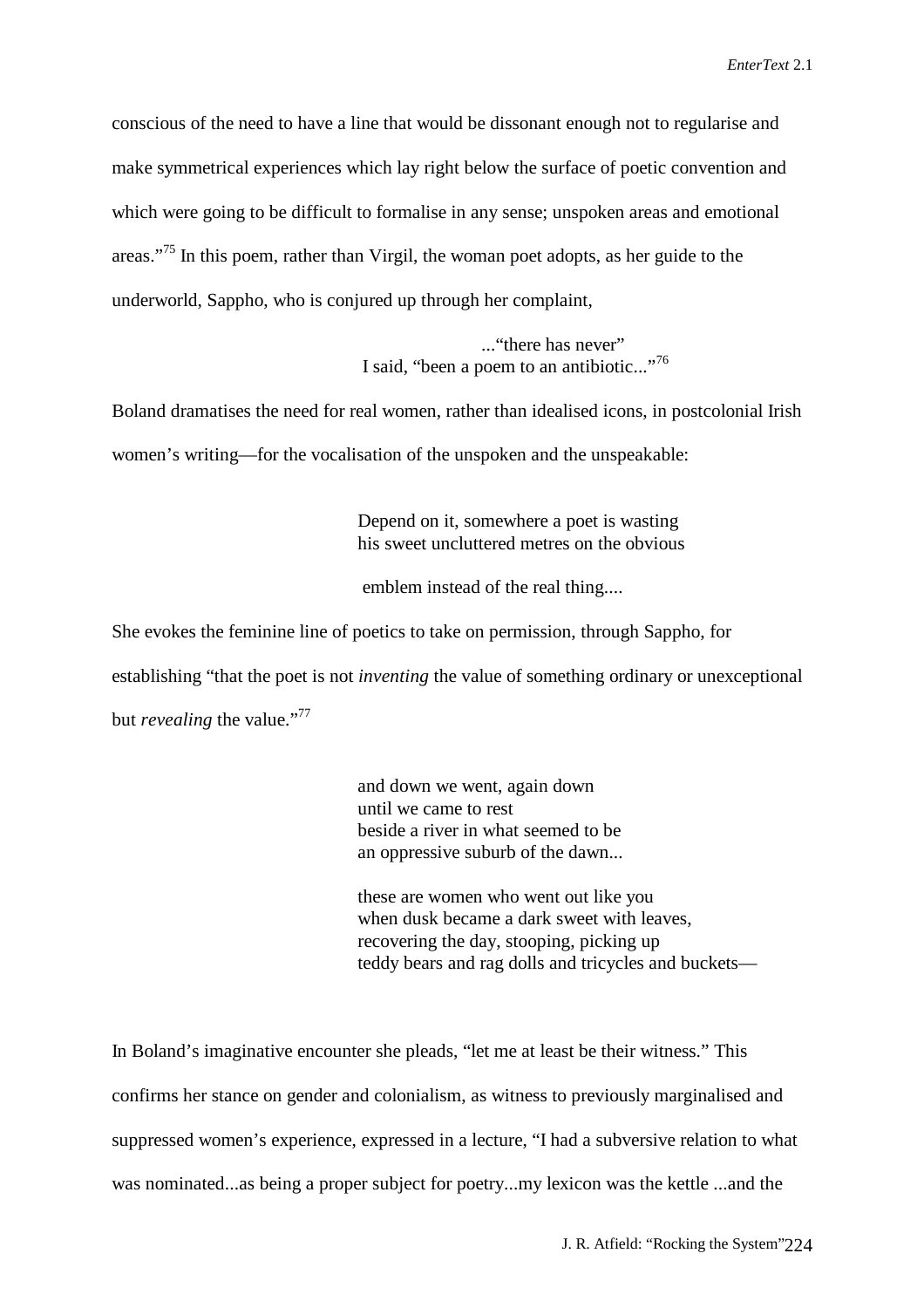baby's bottle...Those objects were visible to me. They assumed importances. They crept out of their skin and turned into something else."<sup>78</sup>

In "The View from Cabinteely" and "Deep Freeze," Ní Dhomhnaill also invokes domestic scenes, relating them to a wider range of reference from folklore to underpin these "importances," with her hints of "shades" and the "otherworld" and adding a vein of comic subversion:

The suburban drone...

 A car backfires in the next avenue. The bicycle-brigade in headlong, straggling retreat. Smoke rising from chimneys. Those shades behind lace shades, cooking up a storm.

…

A modern Horn of Plenty...

 Here are the five loaves and two Spanish mackerel to feed the multitude, if they ever come— Who put the dead cat in with the spinach?— …

> In the dead centre of every kitchen it holds its own, it glumly stands its ground: these are the strains of no Otherworldly musicians but the hum of its alternating current.<sup>79</sup>

There is clearly a large area to be explored in these poets' concepts of the muse and myth, implied in Ní Dhomhnaill's typically robust comment, "being aware of mythic structures doesn't mean you have to be a slave to them...knowing how they work allows you more freedom in dealing with them and therefore in living.…You can't mess around with them too much because there are very deep realities in them but you can change the ideology."80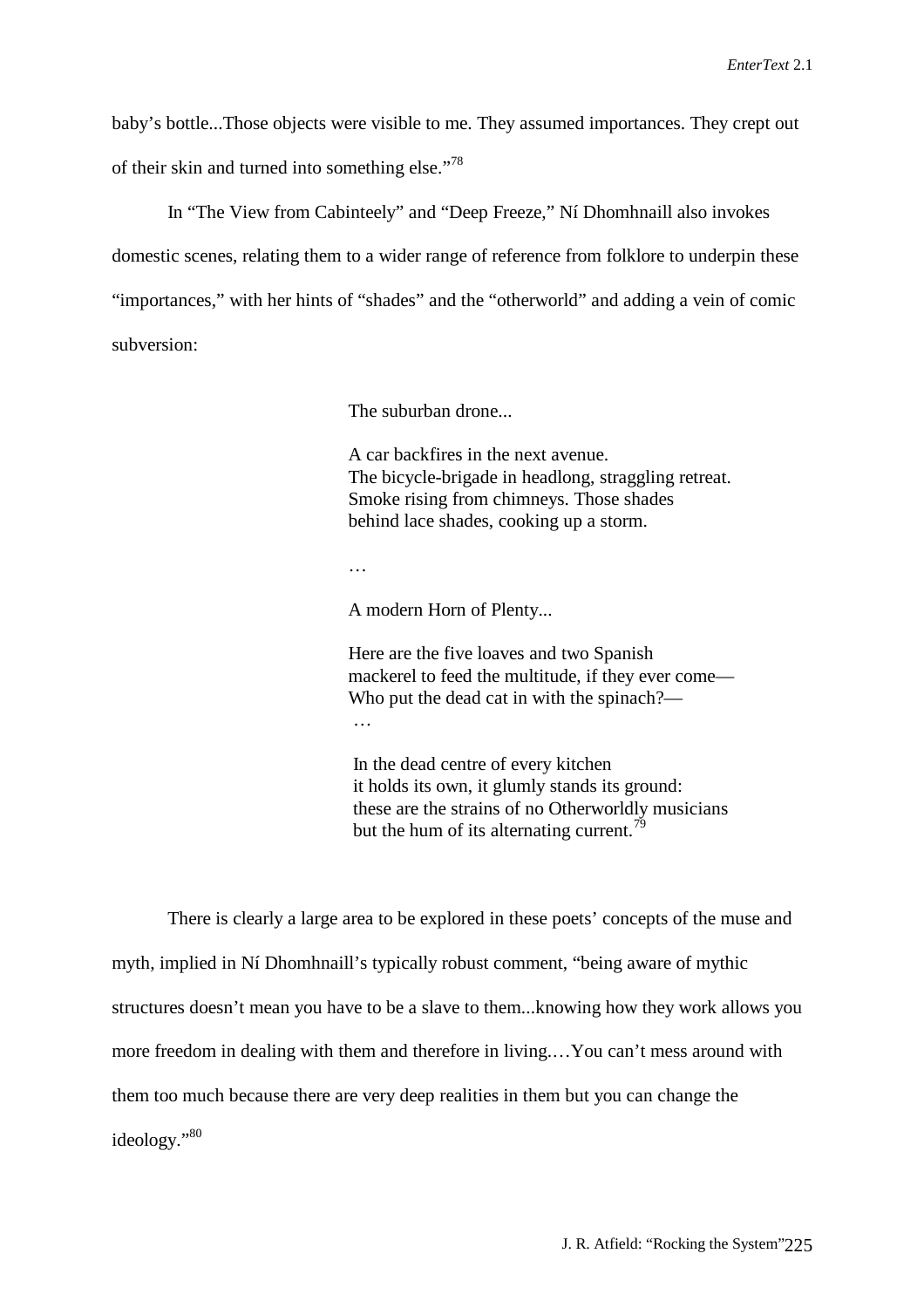Both Nuala Ní Dhomhnaill and Eavan Boland can take credit for contributing to changing the dominant patriarchal, colonialist ideology; to the wider cultural encouragement of the Irish woman's voice through their poetic practice; and to the continuing vocal presence, into the new century, of those whom Mary Robinson thanked in her victory speech at the beginning of the previous decade: "the women of Ireland, mna na hEireann, who instead of rocking the cradle, rocked the system and who came out massively to make their mark on the ballot paper and on a new Ireland."

#### **Notes**

 $\overline{a}$ 

<sup>4</sup> J. Allen-Randolph, "An Interview with Eavan Boland," 93.

- 8 E. Boland, *The Journey*, 10.
- 9 E. Boland, "Gods Make their Own Importance: On the Authority of the Poet in our Time," *The Ronald Duncan Lecture*, October 1994 (The Poetry Book Society).
- 10 L. O'Connor, "Comhra," 587.

 $11$  ibid.

<sup>14</sup> Nuala Ní Dhomhnaill, *Pharaoh's Daughter*, trans. Michael Coady, (Loughcrew: Gallery Press, 1990), 133. 15 M. Holland, *Irish Times*, 20 February 1909.

19 L. O'Connor, "Comhra," 591.

- 20 E. Boland, *Outside Histor*y, 20.
- <sup>21</sup> Nuala Ní Dhomhnaill, *Pharaoh's Daughter,* trans. George O'Brien, 25.

- <sup>23</sup> Nuala Ní Dhomhnaill, *The Astrakhan Cloak,* trans. Paul Muldoon (Loughcrew: Gallery Press, 1992), 33.
- 24 C. Nash, "Remapping and Renaming," *Feminist Review* 44, Summer 1993, 47.

 $25$  ibid.

- <sup>26</sup> Nuala Ní Dhomhnaill, *Selected Poems,* trans. Michael Hartnett, (Loughcrew: Gallery Press, 1986), 11.
- <sup>27</sup> Nuala Ní Dhomnaill, *Pharaoh's Daughter,* trans. Paul Muldoon, 105.
- $28$  G. Meaney, "Sex and Nation," 9.

<sup>&</sup>lt;sup>1</sup> J. Allen-Randolph, "An Interview with Eavan Boland," *Irish University Review*, Autumn 1994, 94.

<sup>2</sup> L. O'Connor, "Comhra, with a foreward and afterward by Laura O'Connor," *Southern Review*, 31.3, 1995, 594.

<sup>3</sup> G. Meaney, "Sex and Nation: Women in Irish culture and politics," *Twelve Lips* (Dublin: Attic Press), 7.

 $<sup>5</sup>$  L. O'Connor, "Comhra," 587.</sup>

<sup>6</sup> E. Boland, *The Journey* (Manchester: Carcanet, 1986), 50.

<sup>7</sup> E. Boland, *Outside History* (Manchester: Carcanet, 1990), 40.

<sup>12</sup> A.Owens-Weekes, *Unveiling Treasures* (Dublin: Attic Press, 1993), 252.

<sup>13</sup> R. Wilson and G. Somerville-Arjat, eds., *Sleeping With Monsters* (Edinburgh: Polygon, 1990), 152.

<sup>16</sup> M. McWilliams, "Women in Northern Ireland: an overview," in Eamonn Hughes, ed., *Culture and Politics in Northern Ireland 1960-1990* (Milton Keynes: Open University Press, 1993), 85.

<sup>17</sup> Rev. P. S. Dineen, *Native History in National Schools,* in M. Cullen, ed., *Girls Don't Do Honours* (Dublin: Women's Education Bureau, 1987), 106.

<sup>18</sup> M.Cullen, ed., "Introduction," *Girls Don't Do Honours* (Dublin: Women's Education Bureau, 1987).

<sup>22</sup> N. Means Wright and D. J. Hannan, "Q & A with Eavan Boland," *Irish Literary Supplement*, Spring 1991, 10.